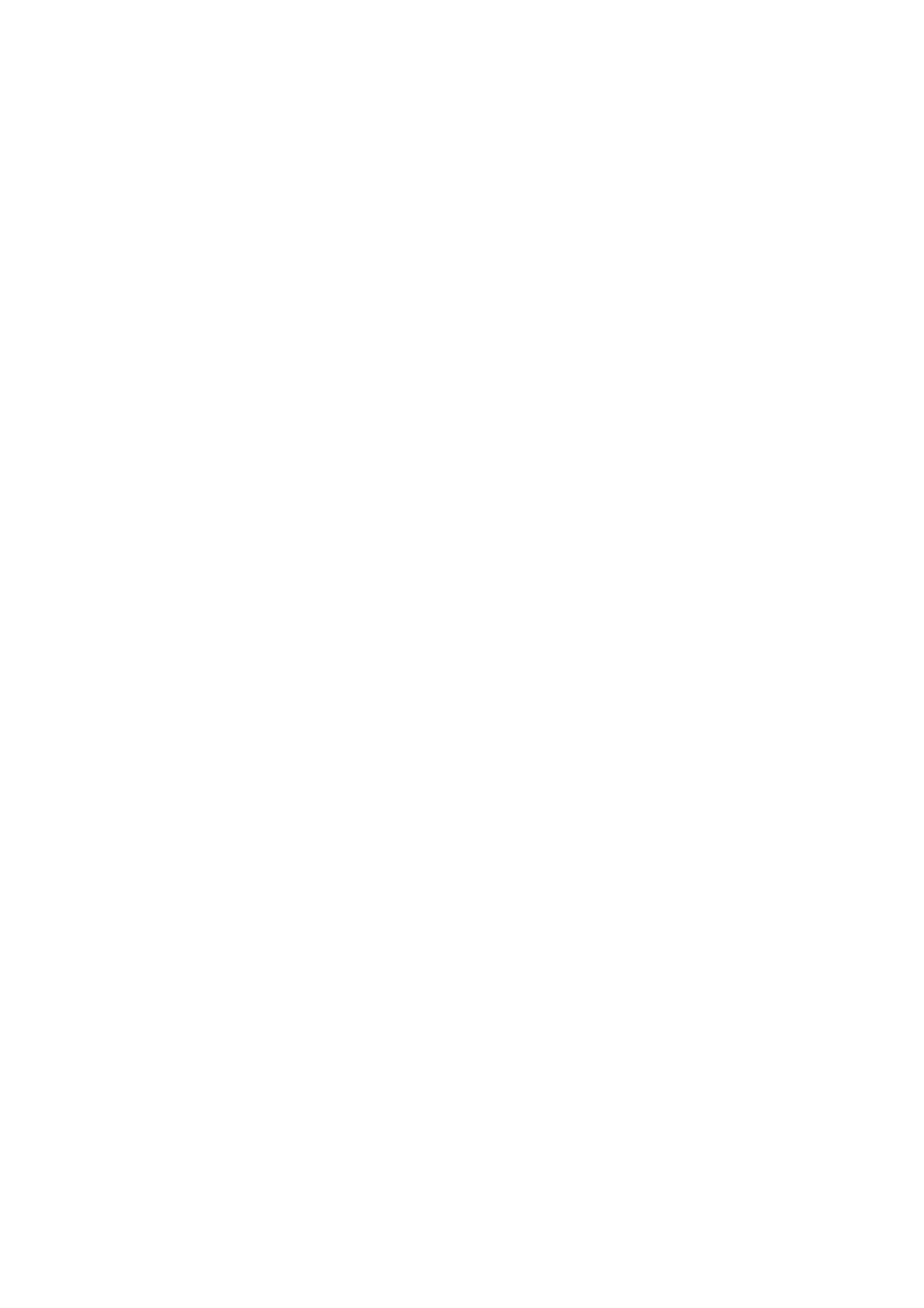# **Table of Contents**

| 1. |     |                                                                    |  |
|----|-----|--------------------------------------------------------------------|--|
|    | 1.1 |                                                                    |  |
|    | 1.2 |                                                                    |  |
|    |     |                                                                    |  |
|    |     |                                                                    |  |
|    |     |                                                                    |  |
|    |     |                                                                    |  |
|    |     |                                                                    |  |
|    |     |                                                                    |  |
|    |     |                                                                    |  |
|    | 1.3 |                                                                    |  |
|    |     |                                                                    |  |
|    |     |                                                                    |  |
|    |     |                                                                    |  |
|    |     |                                                                    |  |
|    |     |                                                                    |  |
|    | 1.4 |                                                                    |  |
|    |     |                                                                    |  |
|    |     |                                                                    |  |
|    |     |                                                                    |  |
|    |     |                                                                    |  |
| 2. |     | <b>SUMMARY INFORMATION ON PAYMENT MEDIA USED BY NON-BANKS  246</b> |  |
|    | 2.1 |                                                                    |  |
|    | 2.2 |                                                                    |  |
|    |     |                                                                    |  |
|    |     |                                                                    |  |
|    |     |                                                                    |  |
|    |     |                                                                    |  |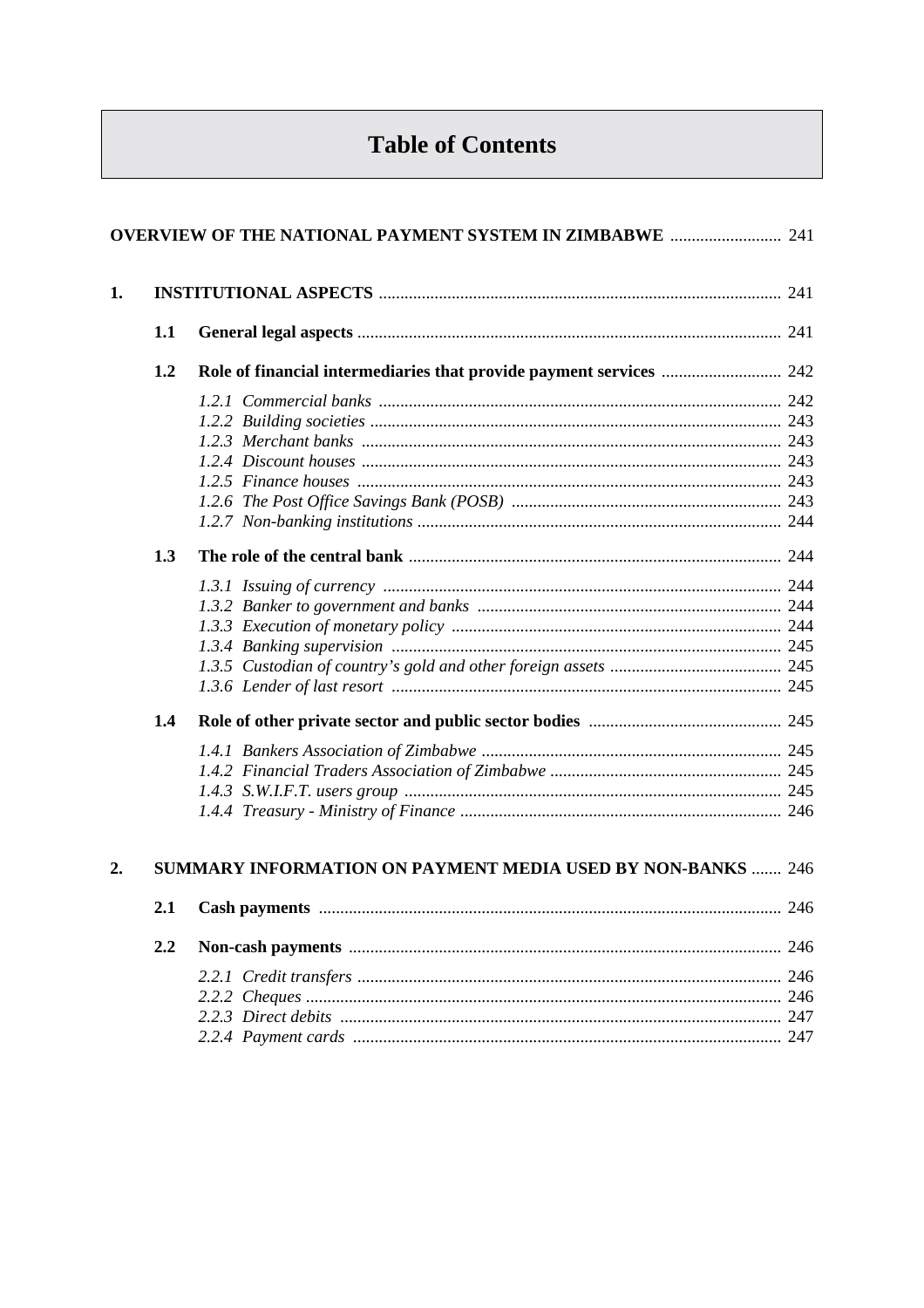| 3. |     |                                                             |  |
|----|-----|-------------------------------------------------------------|--|
|    | 3.1 |                                                             |  |
|    | 3.2 |                                                             |  |
|    |     |                                                             |  |
|    |     |                                                             |  |
|    |     |                                                             |  |
|    |     |                                                             |  |
|    |     |                                                             |  |
|    |     |                                                             |  |
|    |     |                                                             |  |
| 4. |     | SPECIAL USE OF INTERBANK TRANSFER SYSTEMS FOR INTERNATIONAL |  |
|    |     |                                                             |  |
|    | 4.1 |                                                             |  |
|    | 4.2 |                                                             |  |
| 5. |     | THE ROLE OF THE CENTRAL BANK IN INTERBANK SETTLEMENT        |  |
|    | 5.1 |                                                             |  |
|    |     |                                                             |  |
|    | 5.2 |                                                             |  |
|    | 5.3 |                                                             |  |
|    | 5.4 |                                                             |  |
| 6. |     |                                                             |  |
|    |     |                                                             |  |
|    | 6.1 |                                                             |  |
|    | 6.2 |                                                             |  |
| 7. |     |                                                             |  |
|    | 7.1 |                                                             |  |
|    | 7.2 |                                                             |  |
|    | 7.3 |                                                             |  |
|    | 7.4 |                                                             |  |
|    |     |                                                             |  |
|    |     |                                                             |  |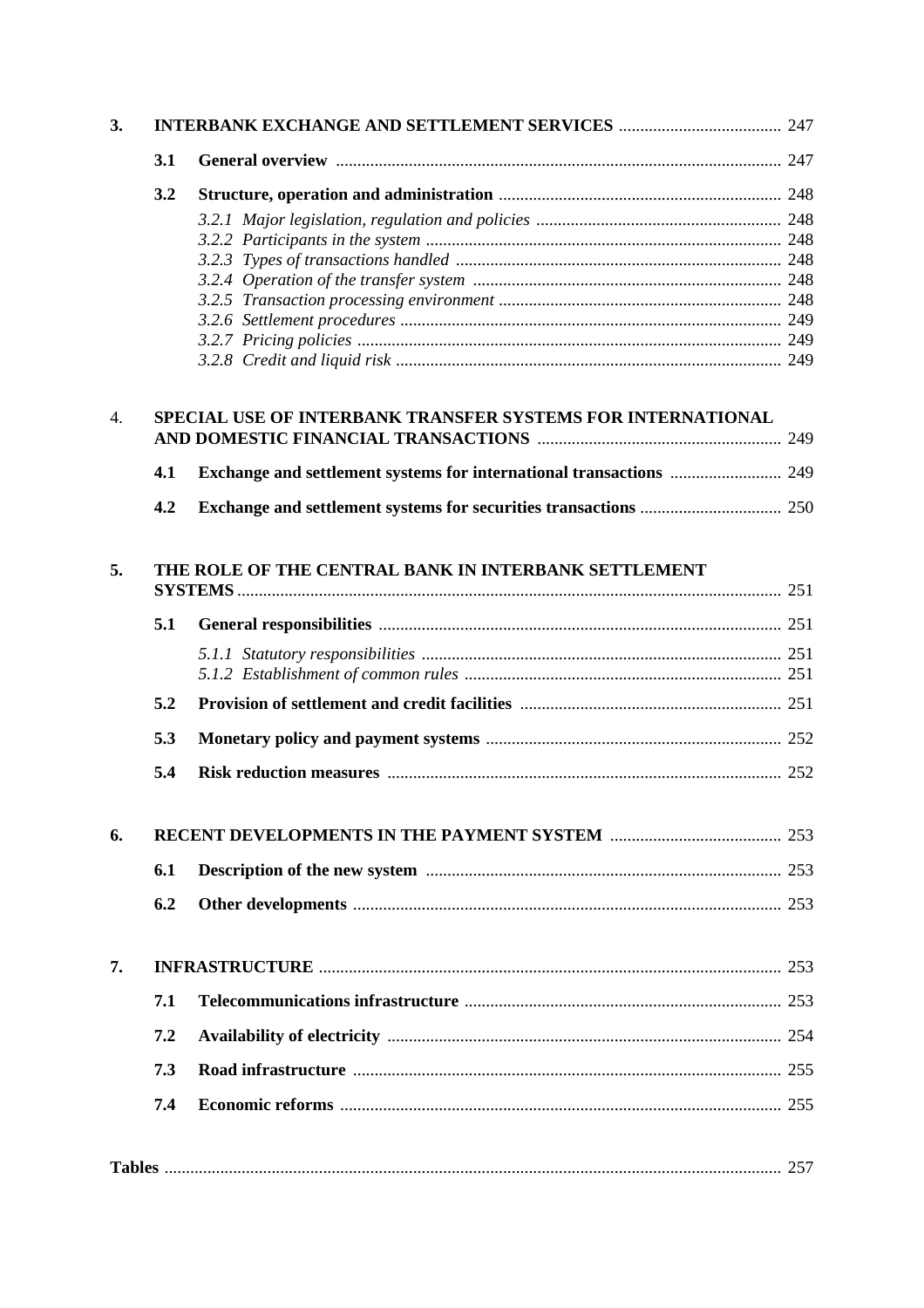#### **OVERVIEW OF THE NATIONAL PAYMENT SYSTEM IN ZIMBABWE**

The opening up of the Zimbabwe economy which started in 1990 has resulted in notable developments in the number of participants in the financial sector and also in the range of payment instruments used. These developments have exposed banks to greater competition and increased operational and liquidity risks. The Reserve Bank has an interest in ensuring that banks and other stakeholders operate in a stable and efficient market and that the payment, clearing and settlement systems function smoothly. In this regard, the Reserve Bank has therefore undertaken to actively coordinate the development of the payment system and to work closely with banks in implementing the National Payment System Project (NPS Project).

A working party comprising the Reserve Bank and commercial banks' representatives was put in place in January 1996 to discuss issues pertaining to payment systems developments and make recommendations on the way forward.

The National Payment System Steering Committee, which is chaired by the Governor of the Reserve Bank, was subsequently formed in January 1997 as a result of one of the recommendations made by the working party. Its main objective is to act as the driving force of the National Payment System Project. Membership currently comprises the Chief Executives of commercial banks, the Reserve Bank, Posts and Telecommunications Corporation and the Registrar of Banks and Financial Institutions. What has been a striking feature of the project so far is the high level of cooperation between the banks and the Reserve Bank. Generally, there has been a realisation of the need for harmonisation and modernisation and this will greatly assist in driving the project towards the desired goal. A strategy formulation team has since been set up to map out a strategy for the NPS Project.

The current clearing and settlement system is manual and paper-based. Banks meet at the Reserve Bank Clearing House twice every business day to exchange paper instruments and establish their net positions before final settlement over their accounts held by the Central Bank. There is no electronic system for handling interbank transactions, and hence settlement of all paper instrument transactions is done on a deferred basis. Electronic data interchange within the interbank circuits is very minimal at present. An interbank switching system for Automatic Teller Machine (ATM) and Point of Sale (POS) transactions is the only electronic interbank system in existence. This is owned by a consortium of some commercial banks and building societies. However, settlement of positions over this system is still done on a deferred basis since the cheque instrument is used for settling.

As part of the reform of the clearing and settlement systems for interbank and securities transactions, there are plans to introduce a Real-Time Gross Settlement System (RTGS). This is the only way irrevocability of settlement and finality of payment can be guaranteed.

In order to realise this goal, institutional participants within the financial sector have to be prepared to invest in modern information technology systems. This, and a well developed telecommunications infrastructure, are pre-requisites for the success of the National Payment System Project. It is noted that considerable progress has been made by banks and the Posts and Telecommunications Corporation in this regard.

#### **1. INSTITUTIONAL ASPECTS**

#### **1.1 General legal aspects**

There are no special regulations or any specific law governing the provision of the national payment system in Zimbabwe. The Reserve Bank Act Chapter 22:10 of 1964 empowers the Reserve Bank to organise and provide facilities for the collection and clearance of cheques and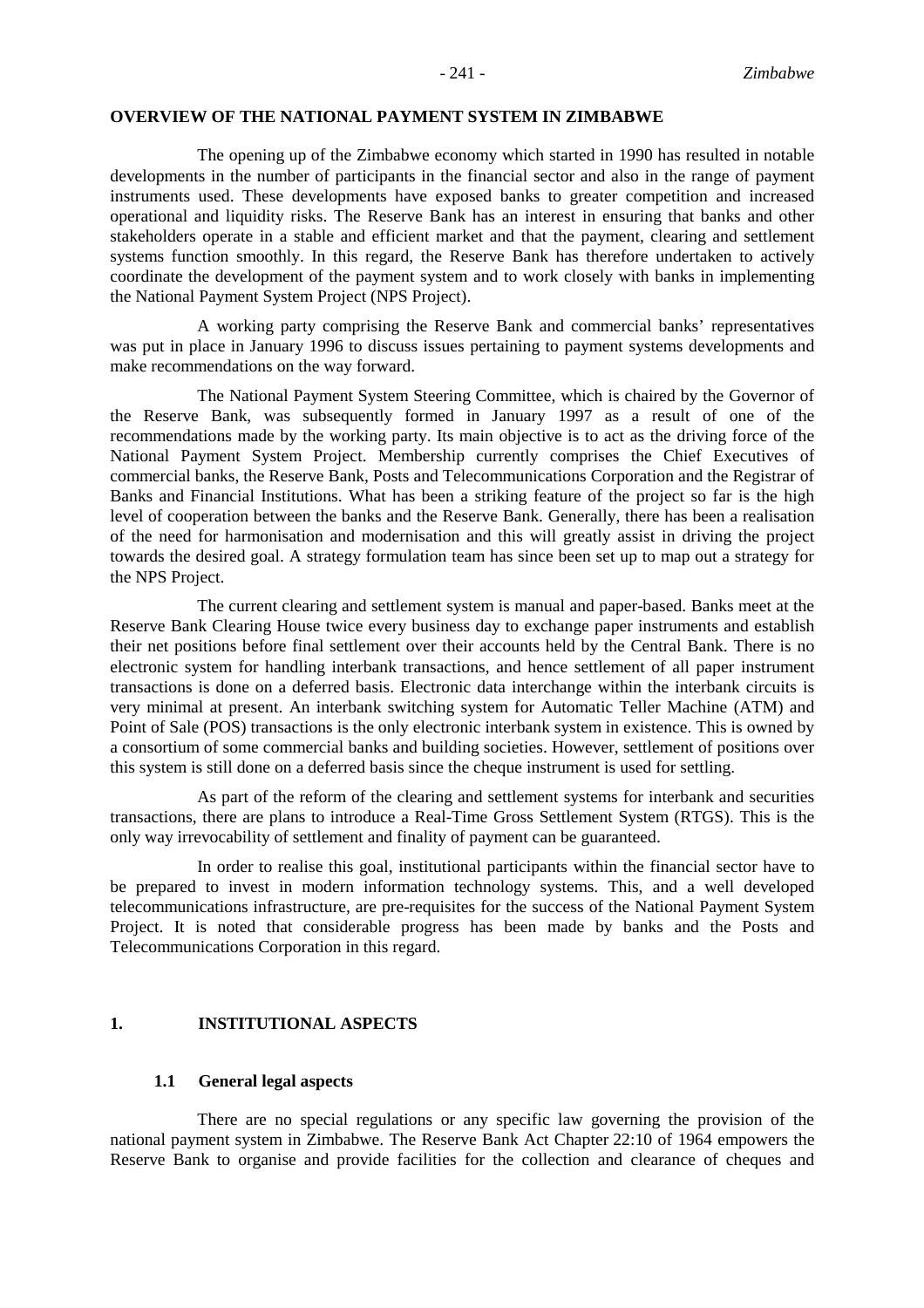similar instruments. However, the Act does not make specific provision for the Reserve Bank to set up and supervise the current payment system.

Commercial law, which has been influenced by both Roman-Dutch law and English law, is generally used to regulate payment systems in Zimbabwe. Banking payment services are governed by various Acts which include the following:

- the Banking Act, Chapter 24:01 of 1965;
- the Bills of Exchange Act, Chapter 14:02 of 1895;
- the Building Societies Act, Chapter 24:02 of 1965;
- the Post Office Savings Bank Act, Chapter 24:10 of 1965;
- the Reserve Bank Act, Chapter 22:10 of 1964;
- the Companies Act, Chapter 24:03 of 1952;
- the Insolvency Act, Chapter 6:04 of 1975.

The cheque is the major paper based instrument used in Zimbabwe. This is regulated by the Bills of Exchange Act, together with other instruments like promissory notes and bills of exchange. Electronic and credit card payment methods are currently controlled by private contracts concluded between the banks and their clients. Such contracts must, however, comply with the provisions of the Consumer Contracts Act Chapter 8:03 of 1994 and the Contractual Penalties Act Chapter 8:04 of 1992 which generally require fair play in the formation of contracts.

The Banking Act does not specifically provide for banking supervision activities by the Reserve Bank. The Banking Act is, however, currently going through amendment. The major focus of the proposed changes is to give the Reserve Bank a proper legal basis for all its responsibilities, including banking supervision. In the interim, the Reserve Bank has put in place a mechanism to carry out both off-site surveillance and on-site examination of banking institutions, and is receiving full cooperation from these institutions.

The Reserve Bank of Zimbabwe Act came into force in 1964. The power to control banking business and other general banking arrangements resides with the Reserve Bank through Section 22 and 24 of the Reserve Bank Act. In terms thereof, the Reserve Bank may make recommendations to banks or building societies and, with approval from the relevant Minister, issue directives to any bank or building society.

#### **1.2 Role of financial intermediaries that provide payment services**

The current structure of banking in Zimbabwe is characterised by segmentation which confines financial institutions to specific areas of operation. However, legislation governing the operations of financial institutions is currently being reviewed to ensure that there are no impediments to the growth of financial institutions and to enable the financial sector to effectively adapt to the dynamic and changing economic environment. This legislative review should therefore allow financial institutions to offer various financial services without being confined to particular segments of operation.

#### *1.2.1 Commercial banks*

There are currently seven commercial banks carrying out business in Zimbabwe through a network of branches, agencies and mobile facilities. With the opening up of the economy and increased competition in the financial sector, more banks are expected to join the market. Commercial banks are authorised and regulated under the Banking Act. They offer a wide range of commercial banking services which include the following: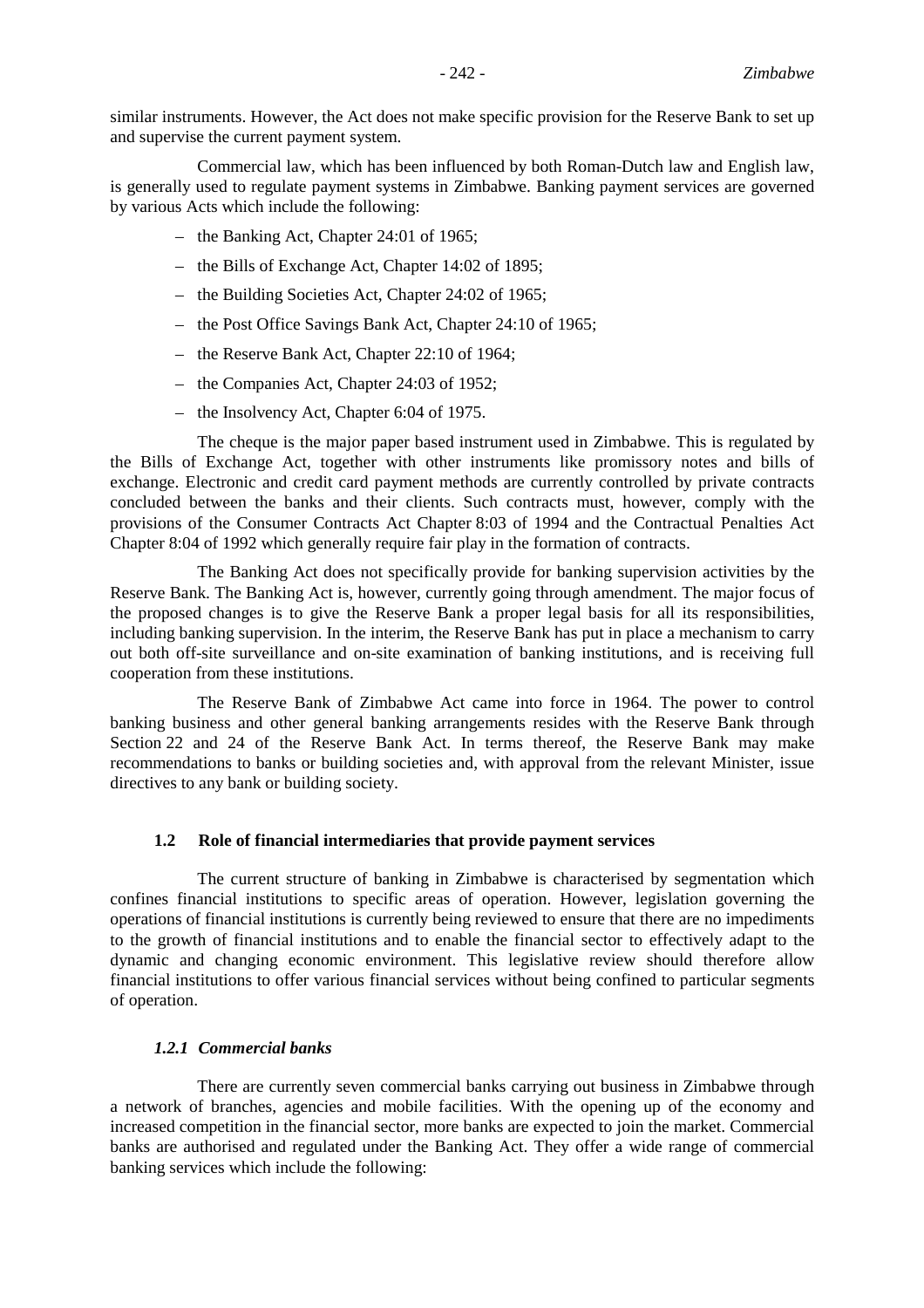- (a) current and deposit account facilities;
- (b) provision of loans and overdrafts;
- (c) foreign exchange facilities including accepting foreign exchange deposits;
- (d) financial advice and provision of facilities for the purchase and sale of investments;
- (e) involvement in the clearing system.

#### *1.2.2 Building societies*

Building societies are authorised under the Building Societies Act. They are mainly involved in savings, fixed deposits, a wide range of share deposits and mortgage lending. Five building societies are currently carrying out business in Zimbabwe through a network of approximately 195 branches spread throughout the country. One building society is 100% foreign owned while the remaining four are locally owned. Building societies are not members of the Clearing Banks Committee, and hence their cheque clearing requirements are handled through commercial banks where they hold accounts.

#### *1.2.3 Merchant banks*

There are nine merchant banks licensed to operate in Zimbabwe under the Banking Act. Merchant banks mainly provide wholesale banking services to complement the banking facilities extended by the commercial banks. In particular, merchant banks are specialists in the money and capital markets, offering fee-based services such as corporate advisory services, underwriting of securities and portfolio management. They provide trade financing through acceptance credit facilities, short and medium term credit, negotiable offshore financing facilities and foreign exchange facilities. Merchant banks only hold reserve accounts with the Reserve Bank and are not part of the clearing banks community.

#### *1.2.4 Discount houses*

These institutions perform a unique function in Zimbabwe's banking system. Their main operation is to discount and hold bills with funds borrowed at call from the banks. These bills can then be rediscounted with the banks at the Reserve Bank. Discount houses are also not members of the clearing bank community and do not hold any accounts with the Reserve Bank. There are seven discount houses currently operating in Zimbabwe.

#### *1.2.5 Finance houses*

This segment currently comprises six finance houses whose activities are mainly concentrated on offering asset based instruments in the form of hire purchase and lease hire advances to the corporate and individual sectors. Factoring services are currently being offered by only one finance house.

#### *1.2.6 The Post Office Savings Bank (POSB)*

The POSB, which is governed by the Post Office Savings Bank Act Chapter 24:10, complements the payments processing infrastructure through its network of post offices and banking halls. There is, however, limited integration between the banking industry and the Post Office in that some of the payment instruments issued by the Post Office are not acceptable in the banking industry. The POSB is not a member of the clearing bank community. However, with its extensive network of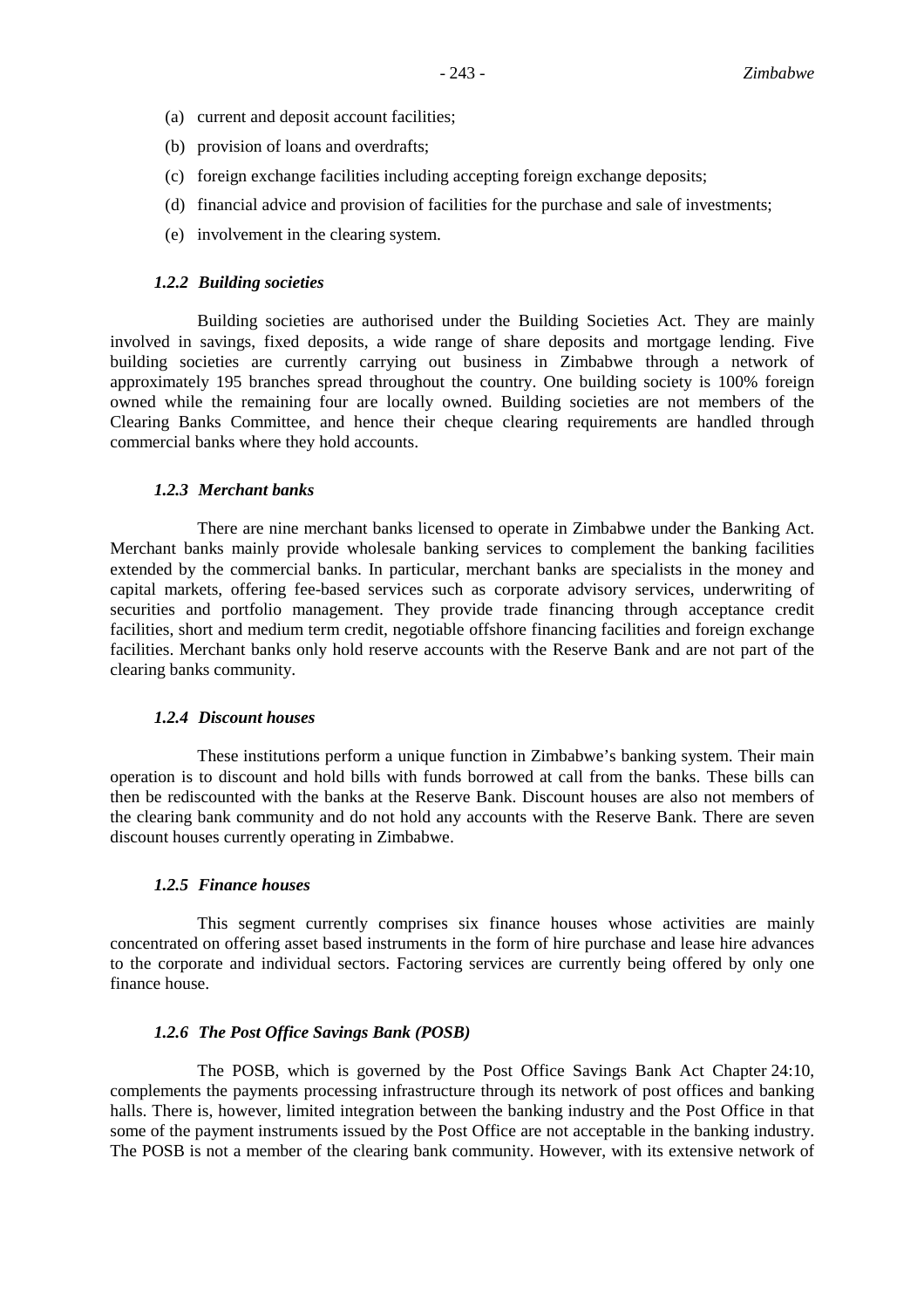185 branches, the Post Office facilitates communication and provides convenient alternative banking services in remote areas where commercial banks are not represented.

Services offered by the Post Office include a cash transfer facility through money and postal orders, cash payment of government benefits, savings and fixed deposit account facilities. As at 31st December 1996, the Post Office Savings Bank attracted 12.84% of total deposits in the country.

#### *1.2.7 Non-banking institutions*

Apart from the banking industry and the Post Office, payment services are also provided by other non-banking bodies in the private sector. The instruments used by these non-banking institutions have mainly been confined to payment cards and credit cards which are used to obtain credit from retail outlets.

#### **1.3 The role of the central bank**

The Reserve Bank of Zimbabwe has its origins from the Bank of Rhodesia and Nyasaland which was established in 1956 as the note issuing authority of the Federation in succession to the Central African Currency Board. The dissolution of the Federation of Rhodesia and Nyasaland and the consequent winding up of the Bank of Rhodesia and Nyasaland led to the establishment of successor central banks in the three former Federal Territories, namely Reserve Bank of Rhodesia, Bank of Zambia and Reserve Bank of Malawi. Each of these central banks became responsible for the issue of banknotes in their respective countries.

## *1.3.1 Issuing of currency*

Under the Reserve Bank Act, the Reserve Bank of Zimbabwe has the sole right to issue notes and coin which are accepted as legal tender in Zimbabwe. The notes are printed by the Bank's subsidiary company, Fidelity Printers and Refiners, while the coin is minted by the Royal Mint, United Kingdom.

#### *1.3.2 Banker to government and banks*

The Reserve Bank provides banking services to government and financial institutions. However, it does not undertake commercial risk lending, save for advance facilities given to government and the banks. The primary role of the Reserve Bank in government financing is to ensure that government borrowing needs are met at the lowest possible cost and the outstanding debt is efficiently managed.

A number of current accounts are held for government, while reserve and current accounts are held for commercial banks. Government cheques drawn on accounts held at the Reserve Bank and presented to commercial banks for payment are cleared to the Reserve Bank through the normal Clearing House procedures. Government deposits and cheques handled by commercial bank branches outside Harare and Bulawayo are subject to a handling fee which the Reserve Bank pays as turnover commission to the commercial banks.

## *1.3.3 Execution of monetary policy*

The Reserve Bank of Zimbabwe is tasked with the responsibility of formulating and implementing monetary policy which essentially entails maintaining both the internal and external value of the Zimbabwe dollar.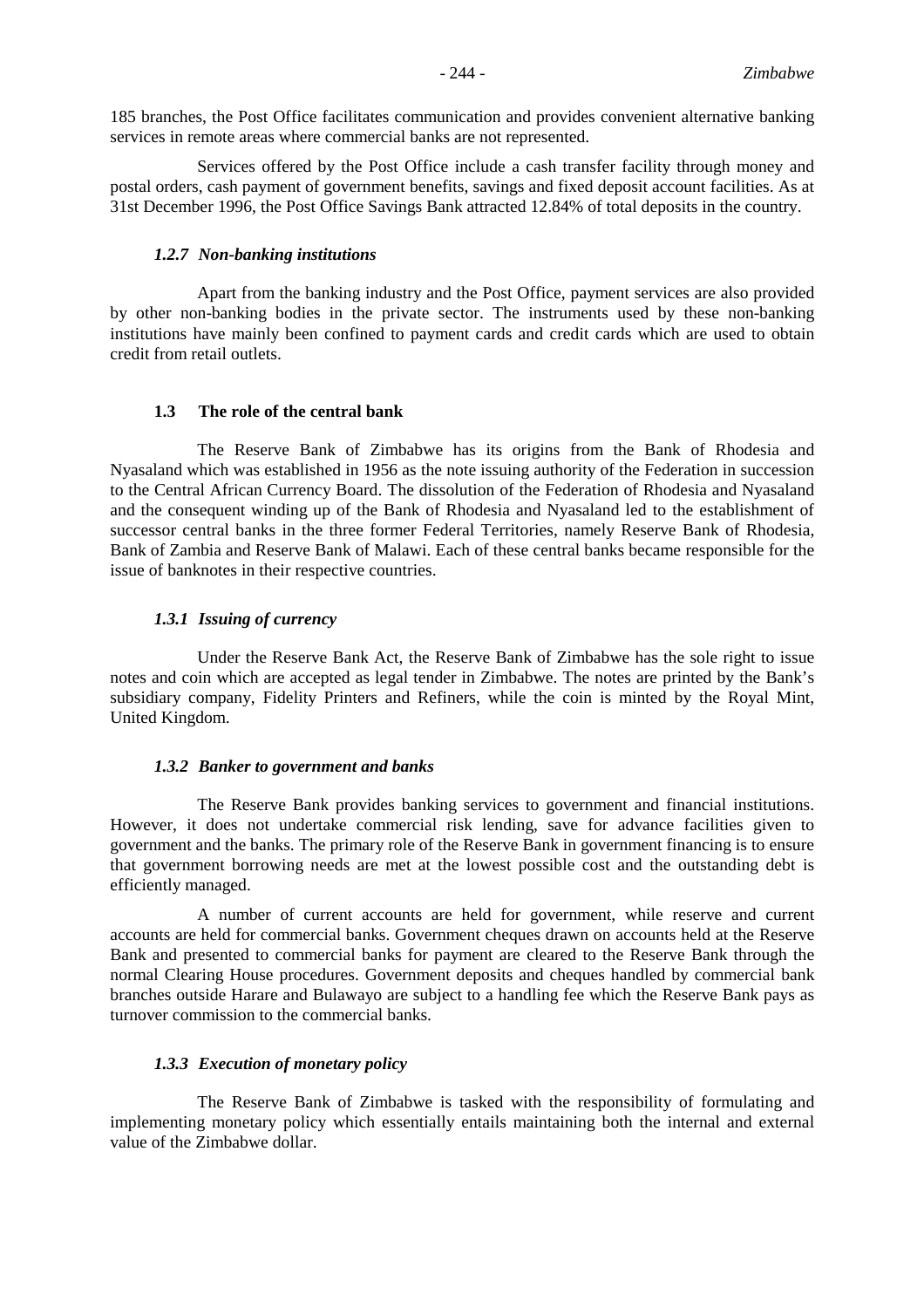#### *1.3.4 Banking supervision*

The Reserve Bank of Zimbabwe performs bank supervision and enforces the recommendations of Basle Committee for Banking Supervision. In carrying out this function, the Reserve Bank aims at promoting and maintaining a safe and sound banking system and preventing financial instability. It also aims at fostering efficient and competitive banking as well as protecting depositors' funds.

The supervisory function currently covers all deposit taking institutions namely, commercial banks, merchant banks, discount houses, finance houses and building societies. Arrangements are currently under way to incorporate the POSB into the supervisory framework.

#### *1.3.5 Custodian of country's gold and other foreign assets*

It is the Reserve Bank's function to ensure that the country has an adequate level of reserves for confidence purposes, operational reasons and to provide for contingencies.

#### *1.3.6 Lender of last resort*

This is a role that the Reserve Bank carries out in line with assisting the smooth functioning of the money market. If liquidity tightens, banks approach the Reserve Bank for accommodation. The Reserve Bank reserves the right to grant assistance on its own terms.

#### **1.4 Role of other private sector and public sector bodies**

#### *1.4.1 Bankers Association of Zimbabwe*

The main banking association in Zimbabwe is the Bankers Association of Zimbabwe whose membership comprises the commercial banks and merchant banks. The Bankers Association basically provides a forum through which its members can communicate freely and contribute towards the progress of the members' interests. All initiatives relating to new interbank payment arrangements are driven through the Association. The existence of this association also allows the creation of sub-committees like the Clearing Banks Committee which deals with any issues relating to retail operations. These sub committees make recommendations for policy changes on related matters.

#### *1.4.2 Financial Traders Association of Zimbabwe*

Membership includes the Reserve Bank, commercial and merchant banks. This association has an interest in local and foreign settlement of deals. Members meet monthly to discuss any matters arising, recommend policy changes and new products for the market.

#### *1.4.3 S.W.I.F.T. users group*

This group is made up of institutions who belong to the S.W.I.F.T. network in Zimbabwe. It represents the interests of its members in as far as they relate to day to day network operation at national level. The group also provides an easier way for S.W.I.F.T. to communicate with its users through an established body rather than communicate with them individually.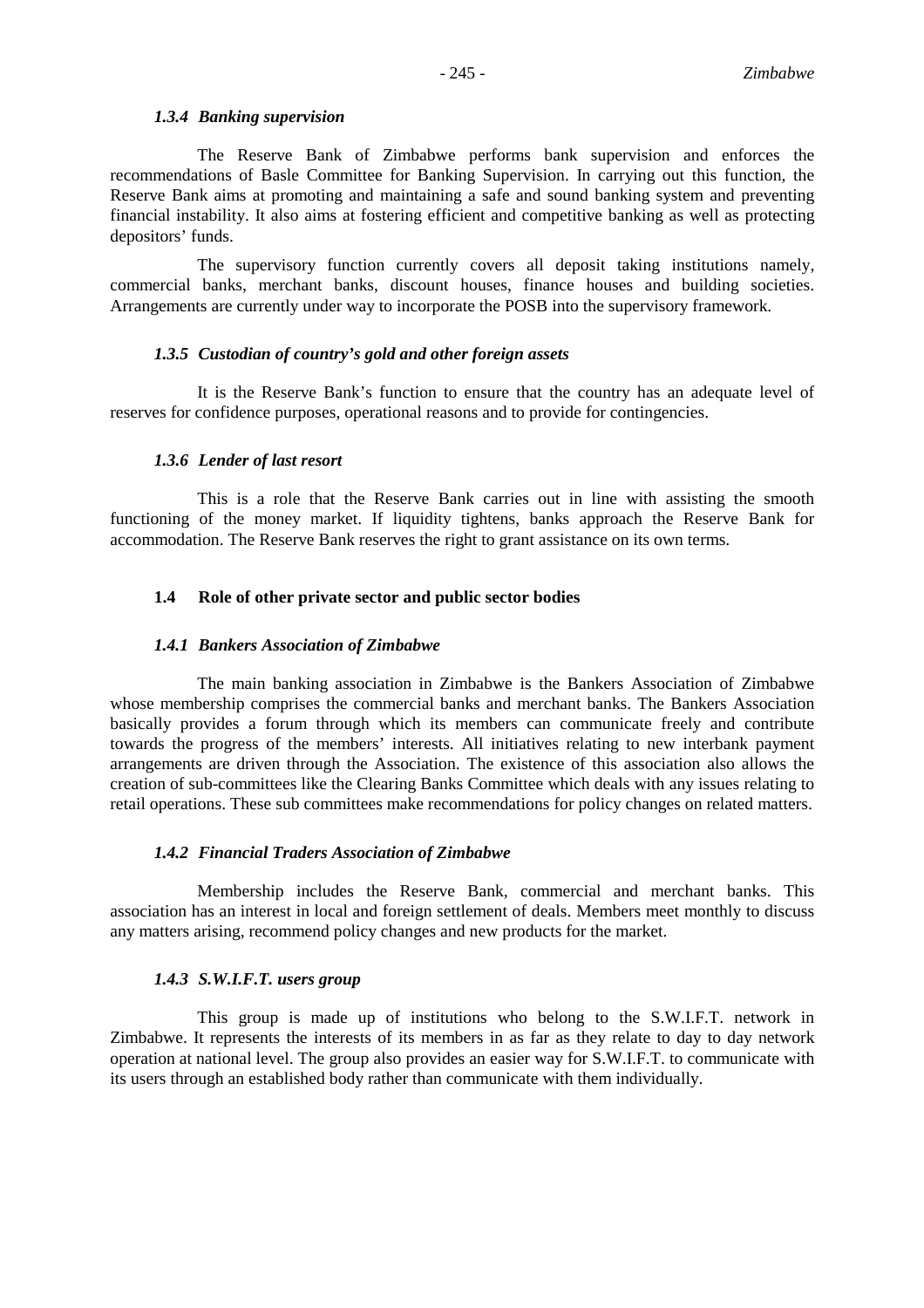#### *1.4.4 Treasury (Ministry of Finance)*

The Treasury, through the Registrar of Banks and Financial Institutions, handles the registration of all banks and financial institutions. The Treasury also plays a pivotal role in the administration of all state payments through the cheque instrument.

## **2. SUMMARY INFORMATION ON PAYMENT MEDIA USED BY NON-BANKS**

#### **2.1 Cash payments**

The Reserve Bank of Zimbabwe has the sole right to issue notes and coin under the Reserve Bank Act.

Five denominations of banknotes are currently printed, namely \$5, \$10, \$20, \$50 and \$100 while the coin is minted in denominations of 1c, 5c, 10c, 20c, 50c, \$1, and \$2.

The cash is put into circulation through withdrawals made by commercial banks and the POSB from the Reserve Bank. Any surplus cash is likewise deposited back into the Reserve Bank.

As at 31st December 1996, the value of notes in circulation totalled approximately Z\$2,342.4 million. This represented 84.57% of total currency issued, 17.6% of M1 and 9.12% of M2. (M1 - defined as notes and coin in circulation plus demand deposits with banking system. M2 - defined as M1 plus savings deposits plus under 30-day deposits with banking system.)

#### **2.2 Non-cash payments**

#### *2.2.1 Credit transfers*

Credit transfers are a commonly used payment medium in Zimbabwe. The transfer is usually executed from a standing order or a variable order that is given from time to time. The orders are mainly given in paper form. However, some customers deliver their payment orders to banks on diskettes and magnetic tapes. The main users of credit transfers are big institutions like government, pension funds and local authorities. Credit transfers are mainly used for recurrent payments like salaries, dividends and pensions.

#### *2.2.2 Cheques*

The cheque is still by far the most utilised instrument despite the increasing importance of other paperless means of payment.

Cheques are generally acceptable at purchase points as long as they are backed by a cheque guarantee card. The cheque guarantee cards act as a guarantee to the payee that the cheque will be honoured to the extent of the amount reflected on the card. This guarantee is binding whether or not there are sufficient funds in the drawer's account to cover the cheque. Cheque guarantee cards are issued by the drawee banks to creditworthy customers and the extent of the guarantee is dependent upon the bank's rating of the customer's creditworthiness.

Only the Reserve Bank and the commercial banks offer cheque books to their customers. Building societies do however offer bank certified cheque facilities for customers wishing to withdraw substantial sums of money from their accounts.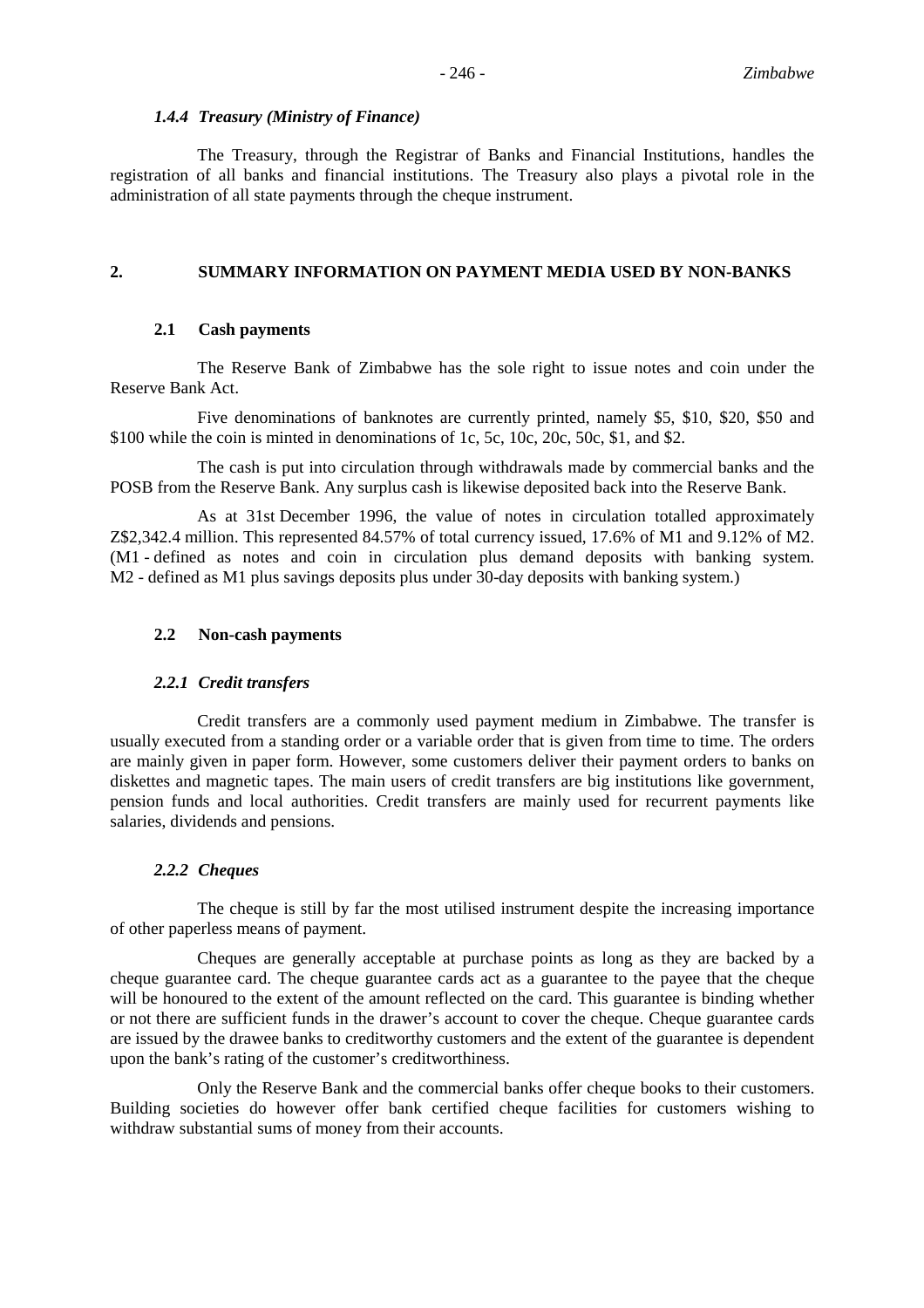### *2.2.3 Direct debits*

Like credit transfers, direct debits are mainly used for recurring payments initiated by the receiver of the service being paid for. These recurring payments include public utility charges, insurance premiums, subscriptions, mortgage and loan repayments. Users of this payment medium include individuals and corporate bodies. This medium of payment is generally acceptable and offers certainty and convenience to consumers.

## *2.2.4 Payment cards*

*Debit cards*. These allow the cardholder to withdraw funds from his account at the issuing bank. Debit cards require a personal identification number (PIN) to be keyed into the terminal before services can be provided. They are mainly used at Automatic Teller Machines (ATMs) and Point of Sale (POS) terminals.

*Credit cards*. These are generally issued by banks and allow cardholders to obtain cash advances from their accounts and to pay for purchases at the outlets of all participating merchants or service providers. Credit cards like Visa or Mastercard are issued by banks under licence from the international organisations. The international credit cards can be used locally and internationally. If they are issued for external use, banks are required to comply with certain Exchange Control requirements that govern the issuance of these cards.

A number of retail outlets also issue their own inhouse credit cards which allow their customers to conduct credit purchases within a specified credit limit.

*Prepaid cards*. The only prepaid card that is currently widely used is the telephone card issued by the Post and Telecommunications Corporation. This card allows telephone calls to be made from public telephones.

*ATM and POS Networks*. ATMs offer a wide range of services which include cash withdrawal, account balance enquiries, ordering of cheque books, funds transfer and utility bill payment facilities. Zimswitch, an on-line ATM network set up by six financial institutions, provides a shared network for switching ATM and POS transactions. Interparty indebtedness is currently being settled outside the clearing house through the cheque medium. Other financial institutions providing ATM facilities run their own individual networks for both ATMs and POS terminals. As at the end of 1996 there were approximately 200 ATM machines and 2,000 EFTPOS terminals operating on two and four networks respectively. With new banks emerging in the market and existing banks expanding their networks, the number of ATMs is expected to grow.

## **3. INTERBANK EXCHANGE AND SETTLEMENT SERVICES**

## **3.1 General overview**

There is currently no electronic system used for handling interbank transfers. The Bankers Clearing House which operates from the two major towns, Harare and Bulawayo, provides a manual and paper based interbank clearing system. Participants have to carry the paper debit instruments (mainly cheques) to the Clearing House and physically exchange them before establishing their settlement positions. Both large and low value items are channelled through the same route.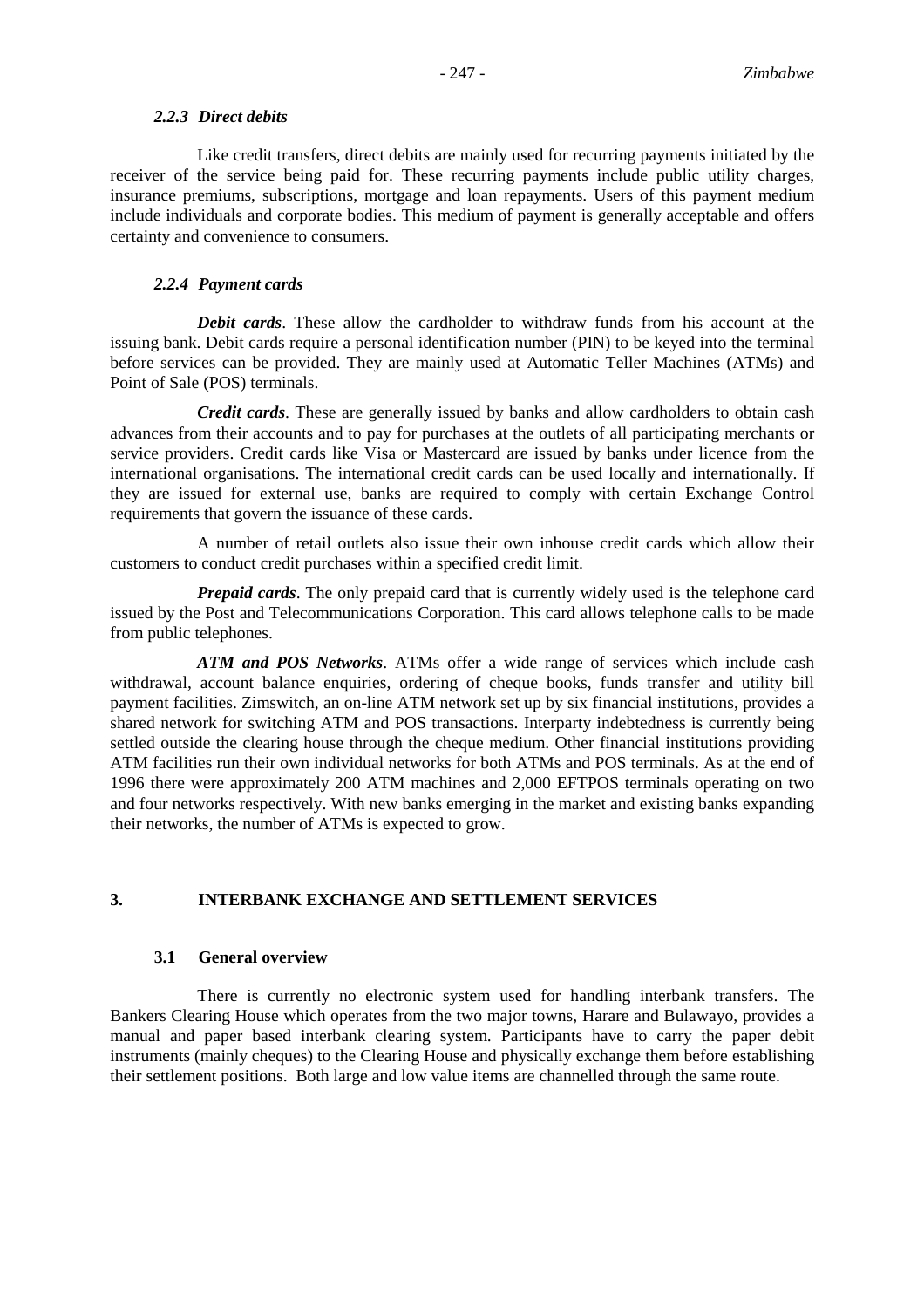#### **3.2 Structure, operation and administration**

#### *3.2.1 Major legislation, regulation and policies*

There is no specific legislation that covers the field of interbank payments and settlement. Participants of the Clearing House have themselves put together a set of rules that regulate the operation of the Clearing House. This set of rules - the Bankers Clearing House Rules - lays down the criteria relating to specific areas which include membership, management, clearing times and processes. The business of the Clearing House is conducted in the Reserve Bank of Zimbabwe premises and is managed by a Committee composed of one representative from each member bank. The Reserve Bank of Zimbabwe chairs the Committee and also supervises the operations of the Clearing House. The Reserve Bank does not impose decisions but plays a coordinating role in order to ensure the efficient functioning of the system.

#### *3.2.2 Participants in the system*

Membership of the Clearing House is currently restricted to the Reserve Bank and the seven commercial banks that currently exist in Zimbabwe. There is a standing requirement for all registered commercial banks to automatically become members of the Clearing House since it is this category that handles payments through the cheque instrument. Transactions for other financial institutions like building societies and merchant banks are indirectly cleared through the respective commercial banks where they hold accounts.

#### *3.2.3 Types of transactions handled*

The cheque is the main instrument that is cleared through the Clearing House. However, physical exchange of credit items can be done through the clearing house. Such an exchange does not affect the banks' clearing accounts as it is used entirely as a means of channelling items to the intended destinations for processing.

#### *3.2.4 Operation of the transfer system*

Clearing banks meet twice every business day to exchange items and establish their net financial positions. At the morning clearing, each participant clears out any items processed on the previous day and drawn on the other banks. The indebtedness of each participant to the other is established, and through a multilateral netting process the net position of each participating bank is determined. The relevant entries are manually raised in the Clearing House and the responsibility for ensuring that the banks settle their positions lies with the Reserve Bank. The afternoon clearing is basically an exchange process for large value and wrongly cleared items. Because of its manual nature, this clearing system operates on a deferred settlement basis.

#### *3.2.5 Transaction processing environment*

The Clearing House operation is manual and paper based. Banks have in the past considered moving towards the establishment of an Automated Clearing House which would be jointly owned by all clearing banks.

This consideration did not get very far at that time due to problems posed by lack of standardisation of cheques. Government cheques were not MICR encoded and the quality of MICR printing was poor. However, this situation has improved to a point where some form of automated clearing can be considered. It is envisaged that the automation of the clearing house processes will be one of the first tasks to be considered under the National Payment System Project.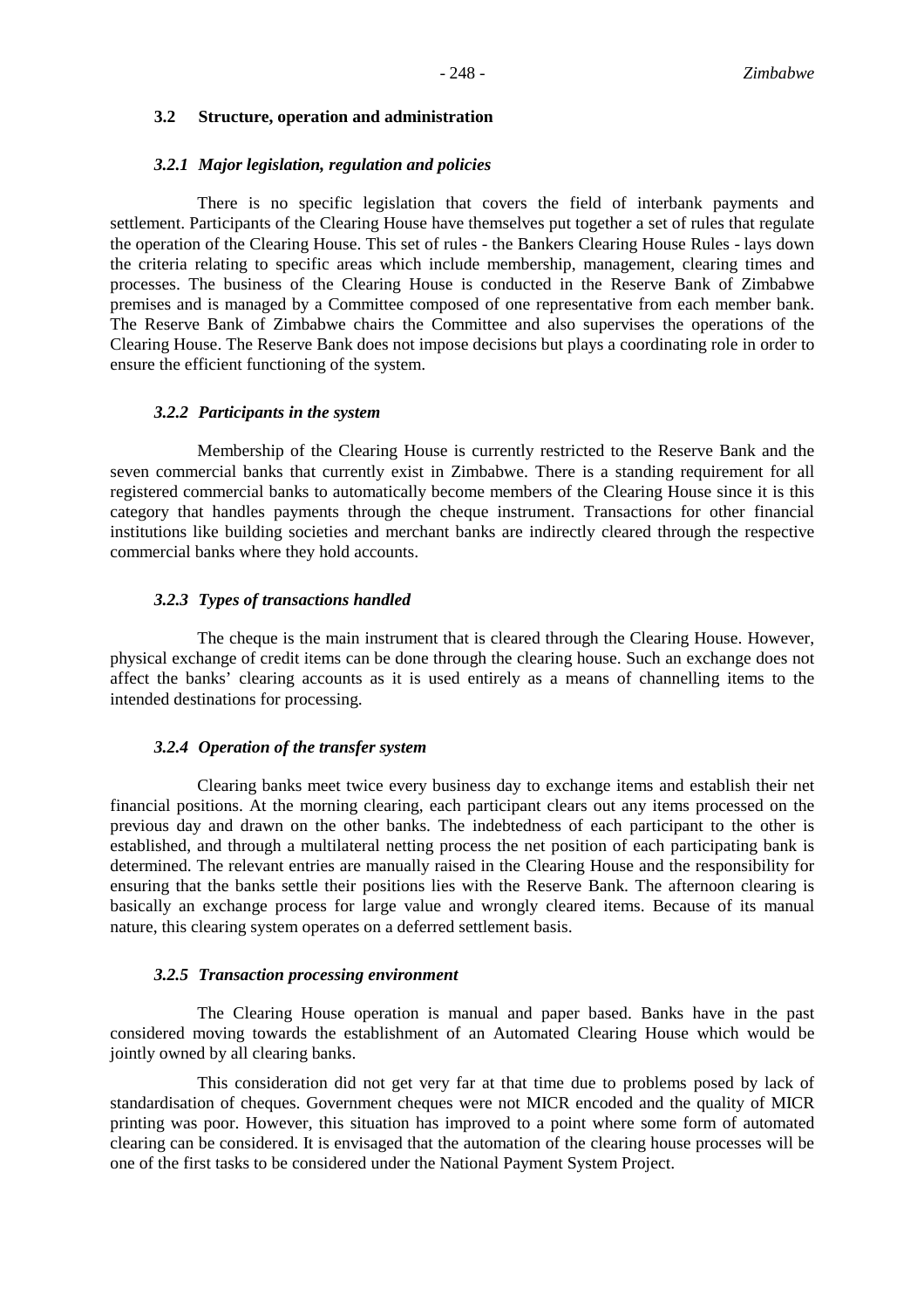#### *3.2.6 Settlement procedures*

Every clearing bank participating in the clearing house operations has to hold a current account with the Reserve Bank of Zimbabwe through which settlement is effected. These accounts are not allowed to be overdrawn and are subject to certain minimum balances.

The Reserve Bank carries out the function of settlement agent. Once the multilaterally netted positions of the member banks have been established, they are posted into the individual banks' current accounts. The onus is on each participant to ensure that their positions are fully covered to avoid an overdraft position.

Once entries have been passed over the individual bank accounts, finality is basically deemed to have occurred. The current system has so far served the banking sector well. There has never been any case of a participant failing to settle since the Central Bank has always intervened as lender of last resort. The legal implications of participant failure and unwinding will be explored in greater detail under the new payment system initiative.

#### *3.2.7 Pricing policies*

The cost of running the Clearing House is borne entirely by the Reserve Bank of Zimbabwe. There are currently no arrangements in place for the recovery of the costs from the participating banks.

#### *3.2.8 Credit and liquidity risk*

These risks have never really posed a threat to the current payment system since the Reserve Bank has always intervened to provide liquidity where it is needed. Banks experiencing liquidity problems are always accommodated overnight by the Reserve Bank against acceptable securities.

There are no loss sharing agreements or specific risk reduction measures in place. Any inherent risks are currently borne by the Reserve Bank in that no intraday controls on banks' balances exist. Commercial banks therefore effectively get "free credit" from the Reserve Bank as the latter is not able to monitor the account balances on a real time basis. Risk reduction strategies will be considered under the National Payment System Project.

## **4. SPECIAL USE OF INTERBANK TRANSFER SYSTEMS FOR INTERNATIONAL AND DOMESTIC FINANCIAL TRANSACTIONS**

#### **4.1 Exchange and settlement systems for international transactions**

The Zimbabwean banking system is still, to a certain extent, governed by Exchange Control regulations. While a few Exchange Controls still exist on the current account, Zimbabwe acceded to Article VIII of the IMF Agreement where section 2(a) provides that subject to the stated provisions "no member shall without the approval of the fund impose restrictions on the making of payments and transfers for current international transactions". The Reserve Bank has plans to dismantle all Exchange Controls and completely liberalise the current account so that there will be no limits given to banks on current payments. Exchange Controls however, still significantly affect payments related to the capital account. These are mainly in the areas of cross-border investments and disinvestment proposals.

The main network used for transmitting information on international payments is the S.W.I.F.T. network. The telex system is also used mainly for communication with countries who are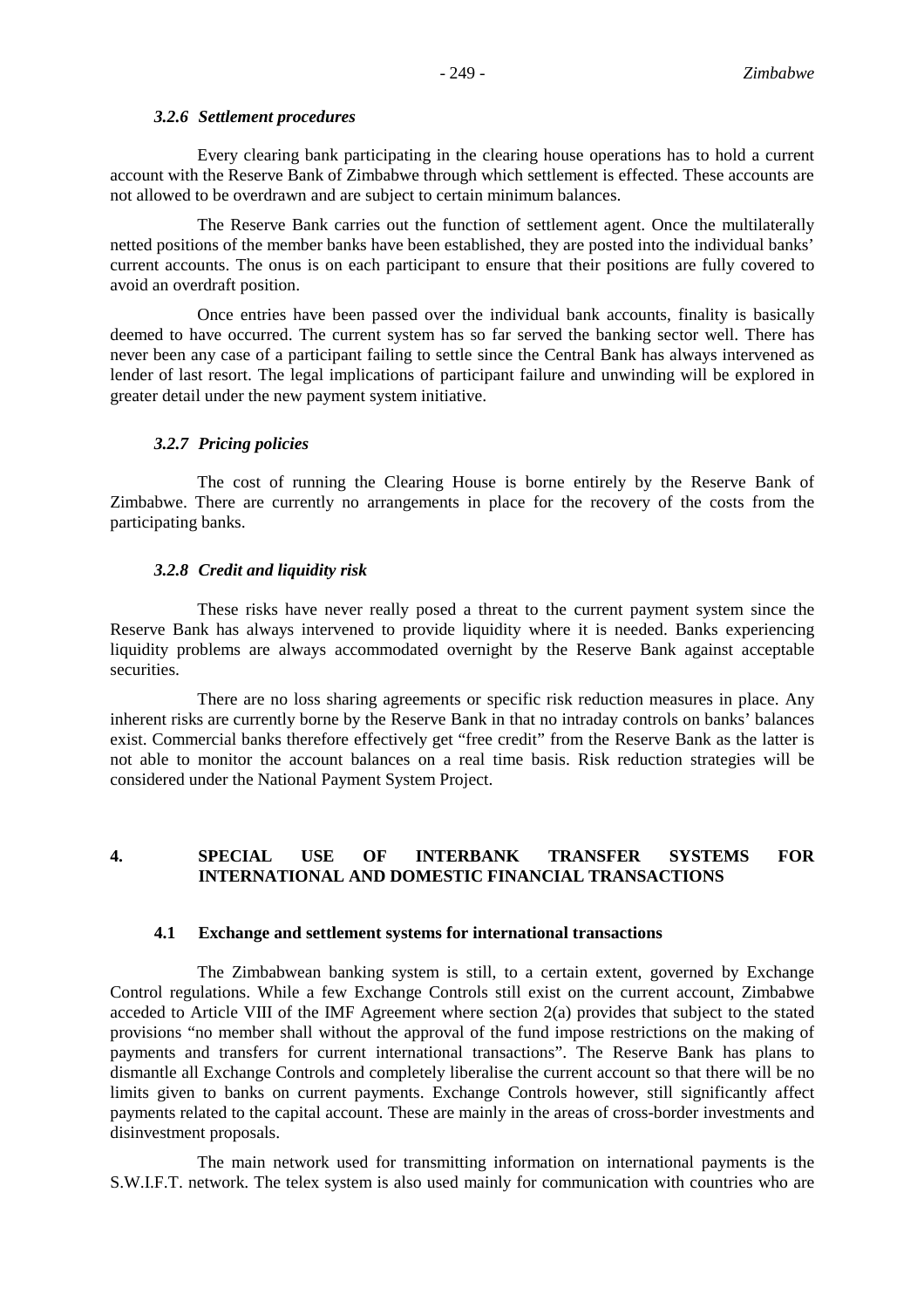not on the S.W.I.F.T. network. Most banks in Zimbabwe have correspondent relationships with other banks abroad. These links are used for payments and receipt of foreign currency. The international transactions are conducted in any of the seventeen currencies that have been denominated as official trading foreign currencies in Zimbabwe, these are:

United States dollar, South African rand, Botswana pula, British pound, Deutsche Mark, Japanese yen, Italian lira, French franc, Dutch florin, Swiss franc, S.D.R., Mozambique meticais, Norwegian krone, Swedish krona, Danish krone, Canadian dollar and European Currency.

The most commonly used instrument for international face to face payments is the travellers cheque. This instrument is readily available to a wide section of the population. The use of international credit cards is still tied to Exchange Control restrictions. Banks issuing these cards cannot do so freely, without taking into account the conditions stipulated by Exchange Control. Up to four international credit cards may be issued to a business organisation for use on business trips. Credit cards may also be issued to individuals in their own right. However, these are also subject to Exchange Control conditions. Other instruments used for international transactions are bank cheques and bank drafts which are drawn on correspondent banking accounts.

#### **4.2 Exchange and settlement systems for securities transactions**

The Zimbabwe Stock Exchange which is located in Harare is governed by the Stock Exchange Act. Its main objective is to operate a stock exchange with due regard to the public interest and to maintain fair and efficient dealing in securities. The securities that are traded on the Stock Exchange include:

- equity;
- government stocks;
- municipal paper long term paper issued by municipalities;
- parastatal paper long term paper issued by parastatals.

There is no electronic system that is specifically dedicated to the clearing and settlement of securities transactions. Securities are recorded on paper and there is no central depository institution. There is a standing requirement for the settlement of trades to be fixed on the seventh day following the date of transactions  $(T + 7)$ .

Only stockbrokers are allowed to deal in equity. However, government stock deals can be handled by both stockbrokers and banks. The means of settlement is manual and paper based with settlement between brokers being made by cheques which are subsequently cleared through the Clearing House. Buyers pay brokers either in cash or by cheque. There is no over the counter market for shares; all shares have to be traded through the Stock Exchange.

The Reserve Bank of Zimbabwe acts as issuers and transfer secretaries for government stock. Hence, once the stock changes hands, the Reserve Bank has to be notified in order to effect the transfer.

Government stocks can be traded over the counter. The market for government stocks includes commercial banks, discount houses, finance houses, pension funds and insurance companies. Apart from setting up policies relating to the inflows and outflows of foreign currency on the Stock Exchange, the Reserve Bank has no major role to play in the equities market.

Developments on the payment system project will encompass the Stock Exchange market. It is hoped that in the long term, investment in automation will be undertaken in order to cater for the needs of issuers and provide more efficient trading and settlement facilities for institutional and retail investors. The establishment of a central depository is a prerequisite if the securities market is to deal with the inconveniences caused by a paper based settlement system and keep abreast with developments around the world.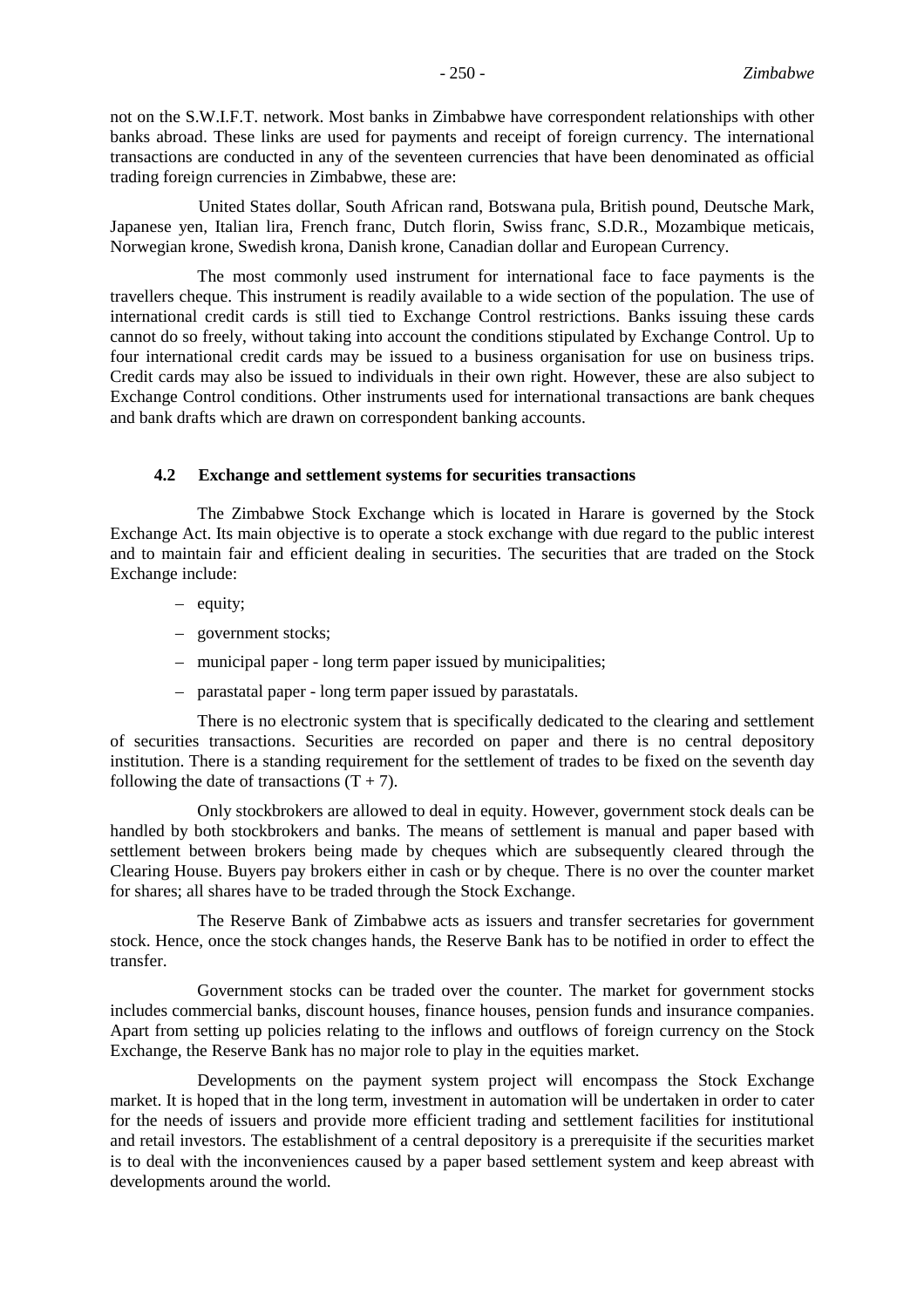## **5. THE ROLE OF THE CENTRAL BANK IN INTERBANK SETTLEMENT SYSTEMS**

#### **5.1 General responsibilities**

#### *5.1.1 Statutory responsibilities*

The Reserve Bank of Zimbabwe is empowered by the Reserve Bank Act to organise and provide facilities for the collection and clearance of cheques and similar instruments. There is no specific legislation that is directed at controlling the interbank clearing and settlement systems. However, the Reserve Bank has an interest in ensuring the efficiency and stability of the financial system. It supervises the banking system and ensures that banks settle their obligations in the interbank clearing system.

#### *5.1.2 Establishment of common rules*

The Reserve Bank's interest in ensuring the existence of a sound and efficient payment system stems from its statutory responsibility for monetary policy formulation and implementation. Under the current Clearing House operations, members have put together a set of contractual rules which govern the operations of the Clearing House. Initiatives have also been taken by the members to standardise the paper instrument by making it mandatory to have a MICR line encoded at the bottom of all cheques issued. This move was aimed at facilitating the processing of cheques through electromechanical item processors. The Reserve Bank plays an important role in ensuring that members comply with agreed rules and standards.

Under the new payment system initiative the Reserve Bank of Zimbabwe took a leading role in the establishment of a National Payment System Project, which is to facilitate the automation of operations throughout the processes. Banks have to collectively tackle standardisation issues and ensure existence of common rules for operation through various committees set up within the National Payment System Project.

#### **5.2 Provision of settlement and credit facilities**

Commercial banks are required to hold two types of accounts with the Reserve Bank, namely a current and a reserve account.

Current accounts are used for liquidity purposes and for settling interbank obligations. The Reserve Bank offers rediscount facilities to other banks and is able to intervene in the securities market to control liquidity. Overnight advances are also offered to banks in the event of liquidity problems. These are secured to the extent of 100% if security is in the form of Reserve Bank paper and 150% in the case of government securities. However, this facility is currently not being extended as paper is bought when the market is short.

Commercial banks, merchant banks and finance houses are subject to reserve requirements which do not qualify for settlement purposes. In practice, the statutory requirement is applied to banks' total liabilities to the public which include demand and time deposits, foreign currency deposits inclusive. However, the following are excluded:

- uncleared effects for discount houses, merchant banks and commercial banks;
- deposits secured by pledge of securities issued by the State which have a final maturity date of no more than twelve months;
- 50% shareholding in Venture Capital Company of Zimbabwe;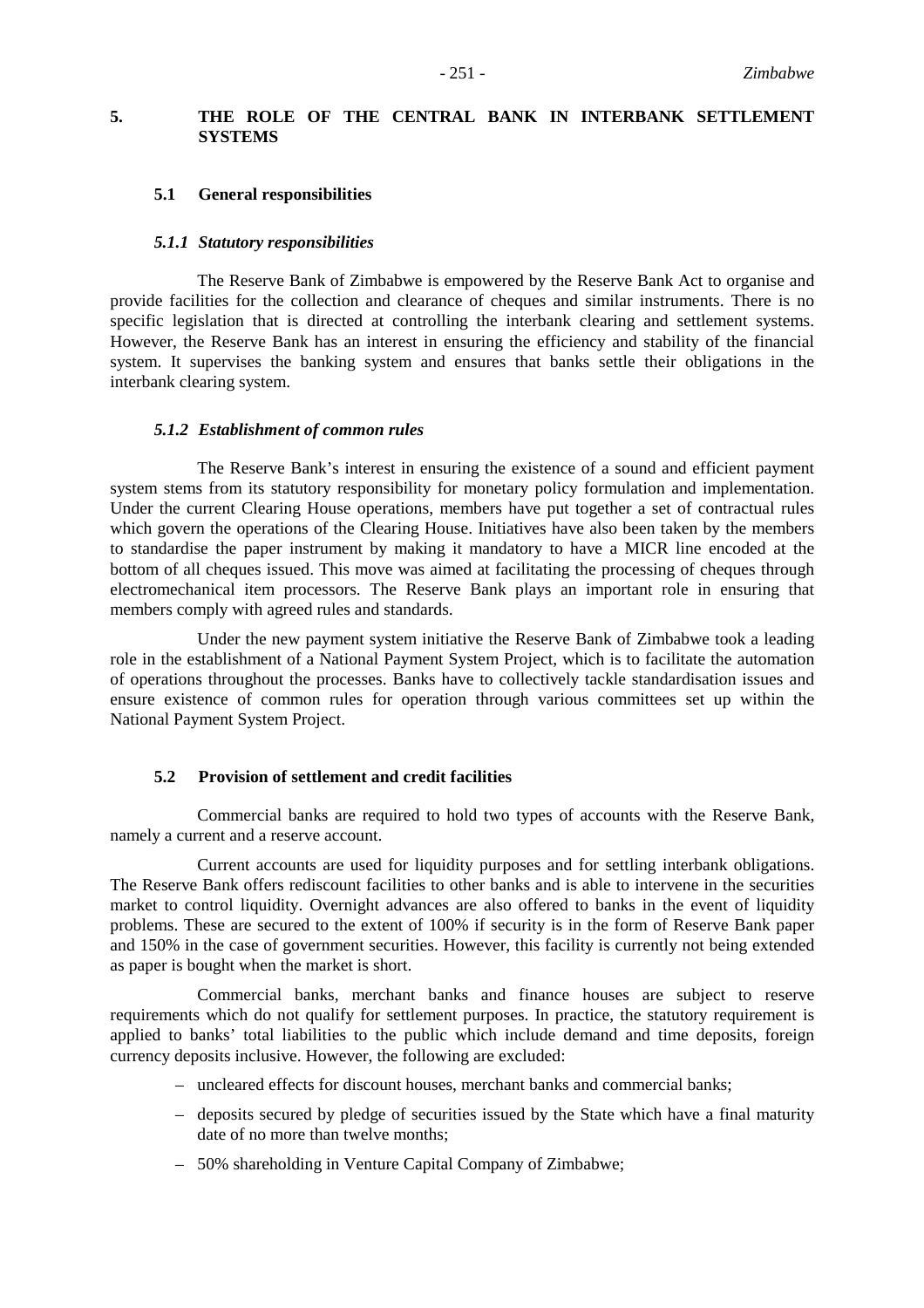– foreign currency deposits of individuals, embassies and non-governmental organisations.

The following reserve ratios are currently applied:

- for commercial and merchant banks:
	- local deposits 20%
	- foreign currency deposits 20%

Adjustments for commercial and merchant banks are done every Friday based on the liabilities to the public of the previous Friday. Returns are submitted by close of business on Thursday;

- for finance houses; the ratio is 4% of total deposits on total liabilities to the public of the previous month (i.e. last day of previous month). Collection or adjustment is done midmonth (i.e. on the 15th). Returns must be submitted by the 14th of the current month;
- 0% discount houses, building societies and the Post Office Savings Bank.

The RBZ does not pay interest on the reserve amounts held by these banks.

#### **5.3 Monetary policy and payment systems**

The conduct of monetary policy in Zimbabwe is designed to influence the rate of growth in money supply (M3), which is the intermediate target, in order to achieve a low and stable inflation, the ultimate goal. This is consistent with the Reserve Bank of Zimbabwe's mission to maintain the internal and external value of the currency. The Bank uses a number of instruments to implement monetary policy. These include the reserve requirements, the rediscount rate and open market operations. The reserve requirements, currently at a ratio of 20% for deposit money banks, constitute a quantitative limit to credit creation by banks. The rediscount rate, which is set by the Reserve Bank in line with it's monetary policy objectives, is an indicator of the Bank's view of inflation as well as the floor rate for most short-term interest rates. Open market operations are designed to influence the supply of bank reserves as well as the liquidity situation on the market.

The payment system has important implications for the design, conduct and effectiveness of monetary policy. The Bank provides liquidity through repurchase agreements, rediscounting bills and extending overnight loans. The issuing of treasury bills and acceptance of deposits by the Bank withdraws excess liquidity from the banking system. Commercial banks, which are also the clearing institutions, maintain current accounts at the Reserve Bank through which settlement and other clearing transactions take place. New clearing and settlement arrangements effected by the Bank in August 1997 require that banks clear among themselves and that the Reserve Bank accommodate only the market position via commercial banks. The payment system in Zimbabwe is largely paper-based and the processing is manual. Clearing back-logs normally occur during the festive seasons due to large numbers of cheques and other paper-based transactions. This tends to affect money supply patterns and hence monetary policy. Uncleared effects, which are currently exempt from statutory reserve requirements, also impact on the effectiveness of the reserve requirement ratio as a monetary policy tool. The efficiency of the payment system, therefore, generally influences the transmission process of monetary policy.

#### **5.4 Risk reduction measures**

The delayed settlement in the current payment system has inherent risks which are not obvious to participants in the interbank clearing arrangements. The fact that there has never been any major disaster in the settlement system has given a lot of comfort to the participants. The Reserve Bank however, has the control of settlement risks at the top of its list. By controlling membership of the clearing house, the Reserve Bank cuts down on settlement risks and ensures that banks settle their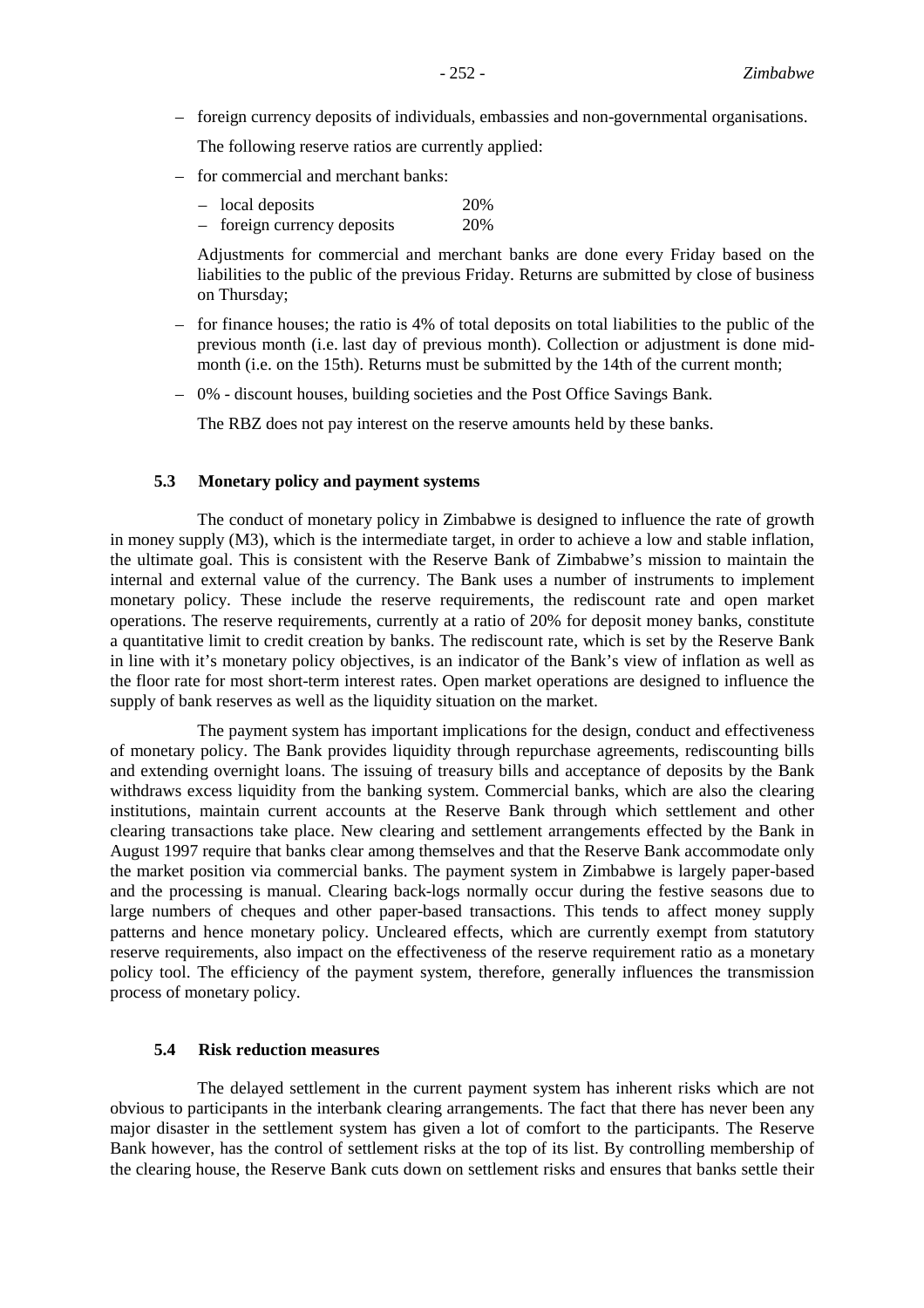positions. Penalties are levied on banks with insufficient funds to cover their liabilities in the conclusion phase of clearances. The gap between initiation and effective settlement of transactions could be drastically reduced through investment in modern automated processes. The final goal of the NPS Project is to introduce an RTGS system that will provide an almost complete control over risk. A comprehensive risk reduction programme will be put in place to address the various risks associated with payment systems.

## **6. RECENT DEVELOPMENTS IN THE PAYMENT SYSTEM**

### **6.1 Description of the new system**

There is no new system that has been put in place as yet. The Clearing House remains the major operation through which interbank transactions are cleared and settled. With the setting up of the National Payment System Project it is envisaged that more modern systems will be implemented for transaction processing and settlement. Risk reduction measures for containing both credit and liquidity risks will be clearly defined. The current set up whereby the Reserve Bank of Zimbabwe meets all costs incurred through the Clearing House operations will be a thing of the past. Banks have already started contributing towards the upkeep of the National Payment System Project. A more definitive cost structure will be put in place together with a cost sharing mechanism for all participants. The NPS Project is currently at the strategy formulation stage.

### **6.2 Other developments**

Although not overwhelming in numbers, electronic payments are continuing to grow through ATMs and EFTPOS terminals. Smart cards have not been piloted in Zimbabwe, although some banks have seriously considered the prospects of introducing smart card technology.

There are plans by some building societies to provide convenience to customers by increasing the range of accounts that can be paid through the ATMs.

There has generally been a lot of cooperation amongst the banks in as far as reforming the payment system is concerned. It is envisaged that this cooperation will extend to the provision of payment instruments in order to save on costs through shared structures. One of the building societies introduced telebanking service in November 1996. This basically provides the convenience of paying accounts from home or office using swift and secure means. Electronic commerce (e-commerce) developments are expected to grow following the launching of Zimbabwe's first electronic commerce company in October 1997. It is envisaged that most businesses will take advantage of this and move to a situation where they undertake transactions electronically instead of the current manual methods that are becoming economically unviable and sometimes lead to organisations losing competitiveness.

### **7. INFRASTRUCTURE**

## **7.1 Telecommunications infrastructure**

The Posts and Telecommunications Corporation (PTC) is the sole provider of telecommunications services in Zimbabwe. While the present telecommunication system lags behind in terms of international trends, various projects are under way to rectify the situation with digitalisation of the national trunk transmission network and major strides are being made in upgrading the local distribution network. While PTC has operated under various constraints, it has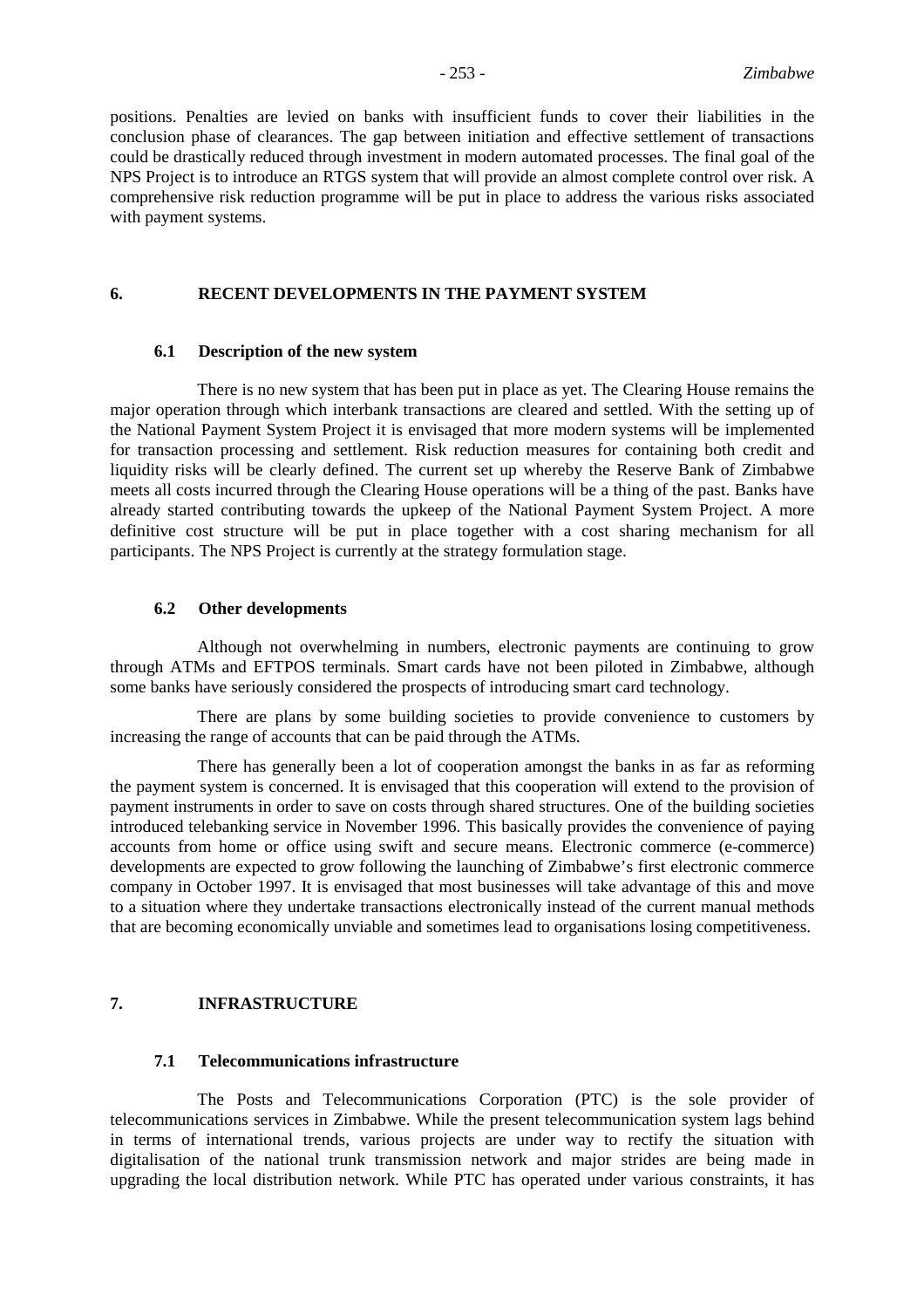managed to expand the telephone network from 2,416 new customers in 1991 to 20,689 in 1996 and 36,687 in 1997 giving an equivalent compound annual growth of 136%. Electronic data transfers to and from the rest of the world are possible through the PTC's packet-switching data network - ZIMNET. This network was expanded to provide X-400 E-mail services during the last quarter of 1996. Plans are under way to expand the recently launched cellular mobile telephone service (CMTS) to 70,000 lines by the year 2002.

Despite these improvements, the demand for service is high and the quality of service in some areas is still unsatisfactory. The telecommunications infrastructure is mainly concentrated in the major urban centres of the country. The rural areas are poorly serviced. However, there are a number of projects lined up for the development of rural networks. Telecommunications is a key driver of economic growth and an essential conduit to payment systems. The current telecommunications infrastructure is inadequate to fully support payment systems developments. In some instances, disruption in telecommunications have led to revenue losses for some sectors of the economy.

The various projects that the PTC has embarked on show its commitment to rectifying the current situation. As part of its thrust to contribute to economic development, the PTC has continued to modernise, expand and improve the quality of the telecommunications services. According to its approved plans to the year 2002, the PTC intends reducing its waiting list to zero. The commercialisation of the Corporation (which is currently government owned) is a necessary precondition for the achievement of these plans. The reform process therefore needs to be speeded up in this regard in order to bring into effect the necessary instruments that will improve finance conditions, speed up procurement, establish favourable tariff policies and provide flexibility in the hiring of skilled and professional manpower.

#### **7.2 Availability of electricity**

The Zimbabwe Electricity Supply Authority (ZESA), a parastatal body, is solely responsible for supplying electricity throughout Zimbabwe. The urban areas of Zimbabwe enjoy almost 100% availability of electricity. Reticulation has kept abreast of the growth in these urban areas and in some instances, in advance of the building structures being put in place. The national electrification rate is 20% which means that 80% of the population have no access to electricity. The majority of those people live in the rural areas. The rural electrification programme under ZESA's Master Plan is concentrating on providing supplies to service centres. These service centres are ranked on the basis of their viability. The communities surrounding the service centres will benefit from this programme provided they can afford to pay for their connection fees and electricity bills thereafter. Considerations are being made for a 1% rural electrification levy to be charged on customers in order to improve the financing of the project.

The absence of a backbone infrastructure in the rural areas has particularly hampered the development of payment systems in the rural areas. Banks have generally not extended their services to rural areas resulting in most of the rural societies remaining totally unbanked. In some instances, communal farmers have to travel a long distance to access banking facilities, at the nearest Post Office or major town.

Currently, the availability of electricity supplies is dependent on growth or expansion of the urban centres. However, there are plans to embark on closer consultations with local authorities in order to synchronise the development plans of the two bodies.

ZESA is mindful of the fact that it will take many years and a huge financial outlay to electrify the entire country. In this regard, a pilot scheme on solar energy is currently underway to connect 500 households throughout the country. If this pilot scheme proves to be viable, households resident in outlying areas will be offered solar systems in an endeavour to provide them with cleaner energy for light and power appliances.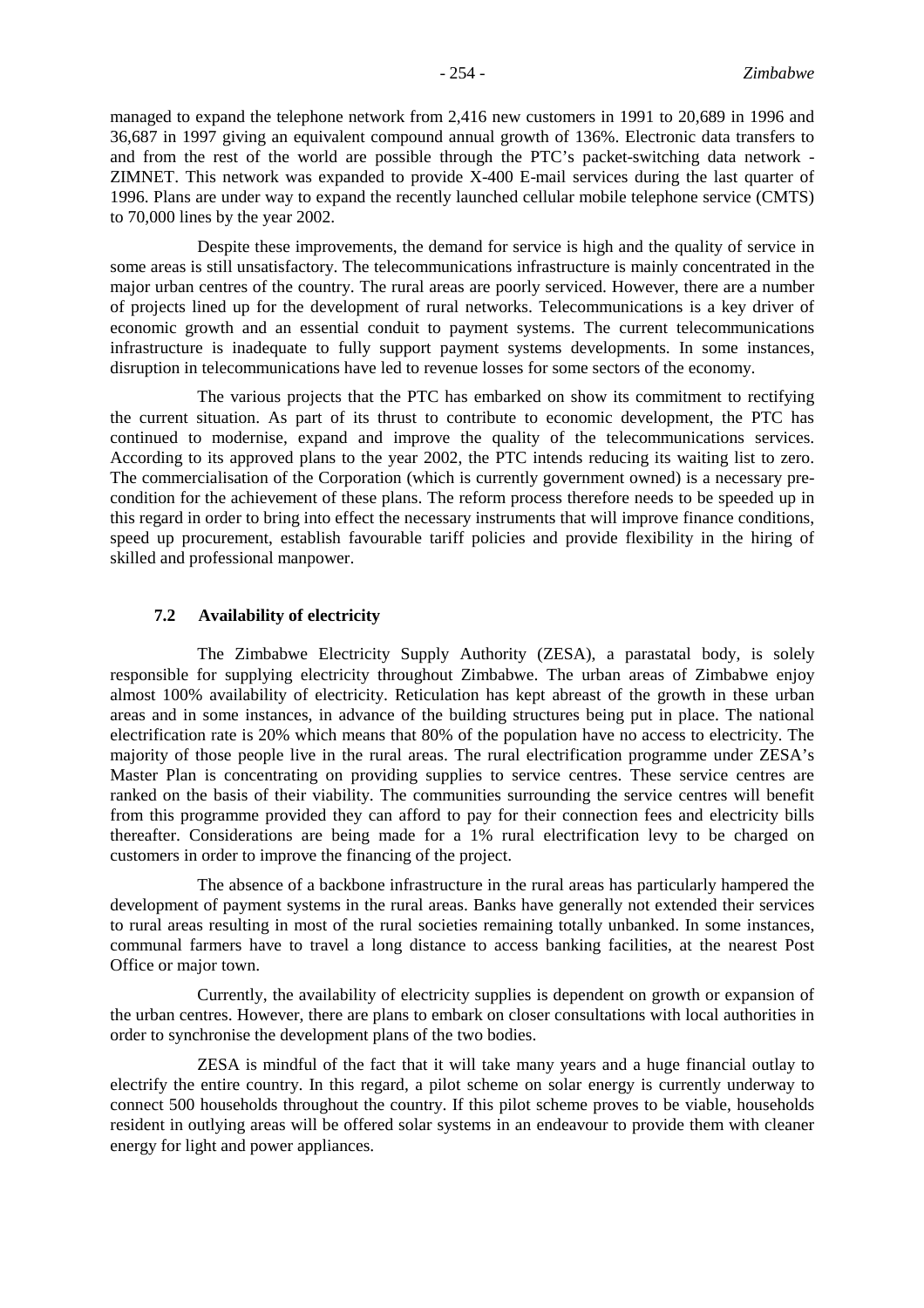## **7.3 Road infrastructure**

Zimbabwe, as a landlocked country, depends heavily on the road and rail network for its transportation needs. In comparison with countries of similar development, a good road network exists, with tarred roads linking the main urban centres and well maintained gravel roads leading to the rural areas. Tarred roads cover about 15,000 km throughout the country. These are maintained by the state. The rural areas have a 77,574 km road network consisting mainly of gravel and single lane tarred roads which are maintained by local, rural and district councils. In some instances, accessibility in the rural areas becomes a problem during the rainy season as some of the roads become waterlogged and bridges are submerged under floods. The existing road infrastructure has facilitated the development of postal and courier services to remote parts of the country using rural transportation. In the main centres, inter-branch remittance of paper-based instruments has been enhanced by the good road network. The local authorities and government have invested in the rehabilitation and maintenance of the road network through financial support from the World Bank and African Development Bank. Under the transport reform programme the government envisages the participation of the private sector in the provision and maintenance of the road infrastructure. The involvement of the private sector will go a long way towards improving and expanding the existing infrastructure.

#### **7.4 Economic reforms**

In 1990 the Zimbabwean Government embarked on a five year Economic and Structural Adjustment Programme (ESAP) commencing in 1991 and ending in 1996. This Programme was a package of reforms that represented a fundamental departure from the comprehensive system of direct controls that characterised Zimbabwe's pre-and post independence era. The main objective of the economic reform programme was to create an economic structure whose premise was to rely more on market forces and indirect instruments of economic management in order to encourage growth, increase employment opportunities and reduce poverty.

ESAP had a number of components which included the following:

- reduction of central government budget deficit from 10% to 5% GDP by fiscal year 1994/95;
- monetary policy and financial sector reform;
- implementation of a trade and exchange liberalisation programme which would result in a fully market based foreign exchange system by 1995;
- reform of public enterprises with the aim of eliminating their budgetary burden and making them more efficient.

It is the component of monetary policy and financial sector reform that led to the current developments in the payment systems arena. The liberalisation and deregulation of the financial sector has been underpinned by the opening up of the sector to new entrants and the introduction of new payment instruments.

In order to promote activity on the Zimbabwe Stock Exchange (ZSE) the latter was opened up to foreign investors at the end of June 1993. Foreign investors have also been allowed to invest on the local capital market up to a maximum of 35% per primary issue of government bonds and stocks.

The liberalisation of the financial sector requires that both legislative and supervisory systems be transformed to reflect the changing market conditions. While financial sector liberalisation has broadly presented new opportunities to the financial sector, the vulnerability of some institutions to increased risks, after operating for more than a quarter of a century under controlled conditions, cannot be ruled out. In this regard it is imperative that legislative measures and supervisory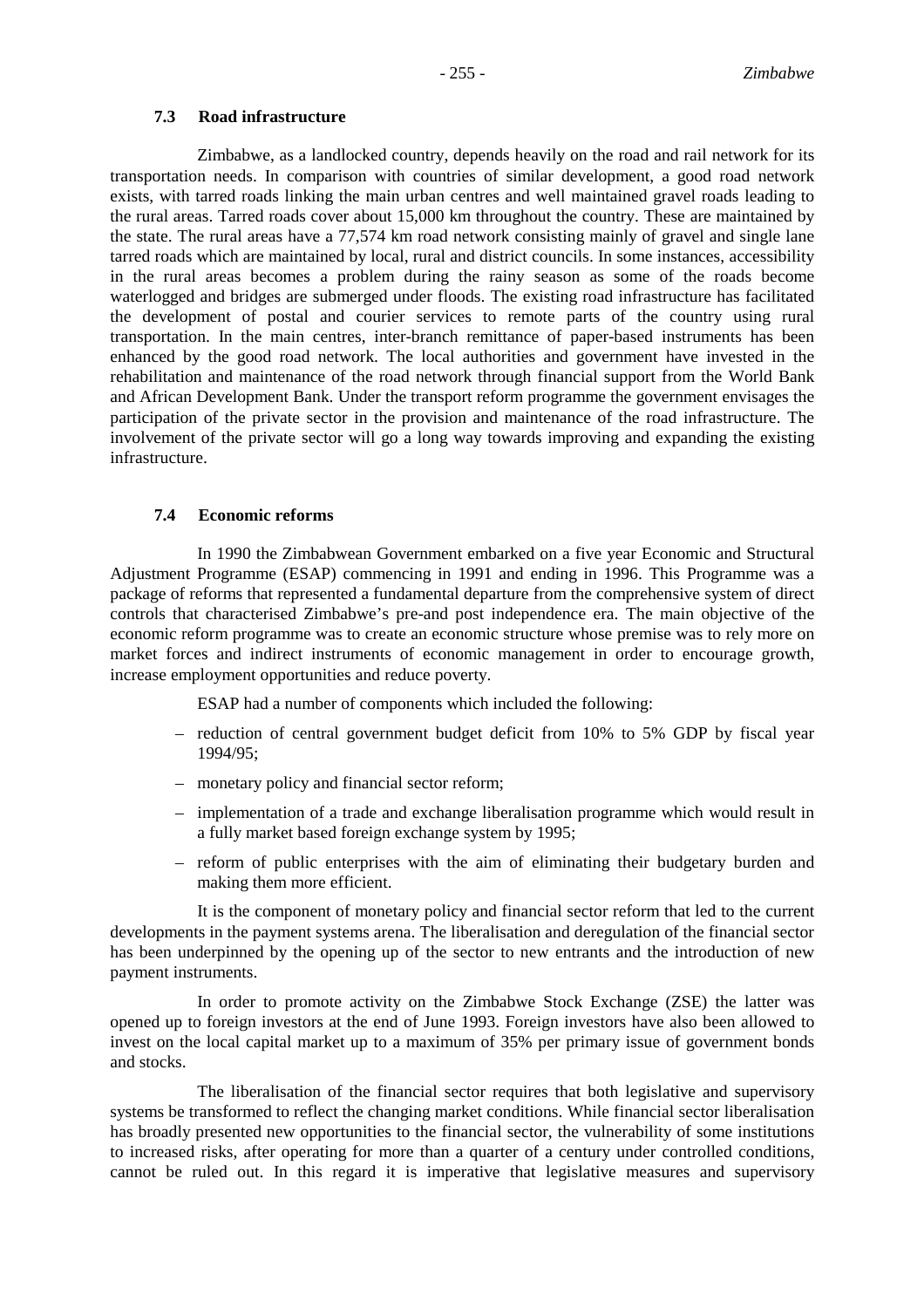mechanisms are strengthened in order to adequately cope with potentially damaging developments in the financial sector.

Government, the Reserve Bank and business sector all have important roles to play in the implementation of economic reforms. The achievement of objectives relating to the reform programme is therefore dependent on the performance of each of these players. Apart from Government and the Central Bank taking care of their traditional responsibilities, the business sector has to contribute towards economic growth through production and increased export earnings.

The economic reforms are expected to boost economic growth and maintain macroeconomic stability. The introduction of a new economic reform programme, ZIMPREST is envisaged to further consolidate the performance of the market economy.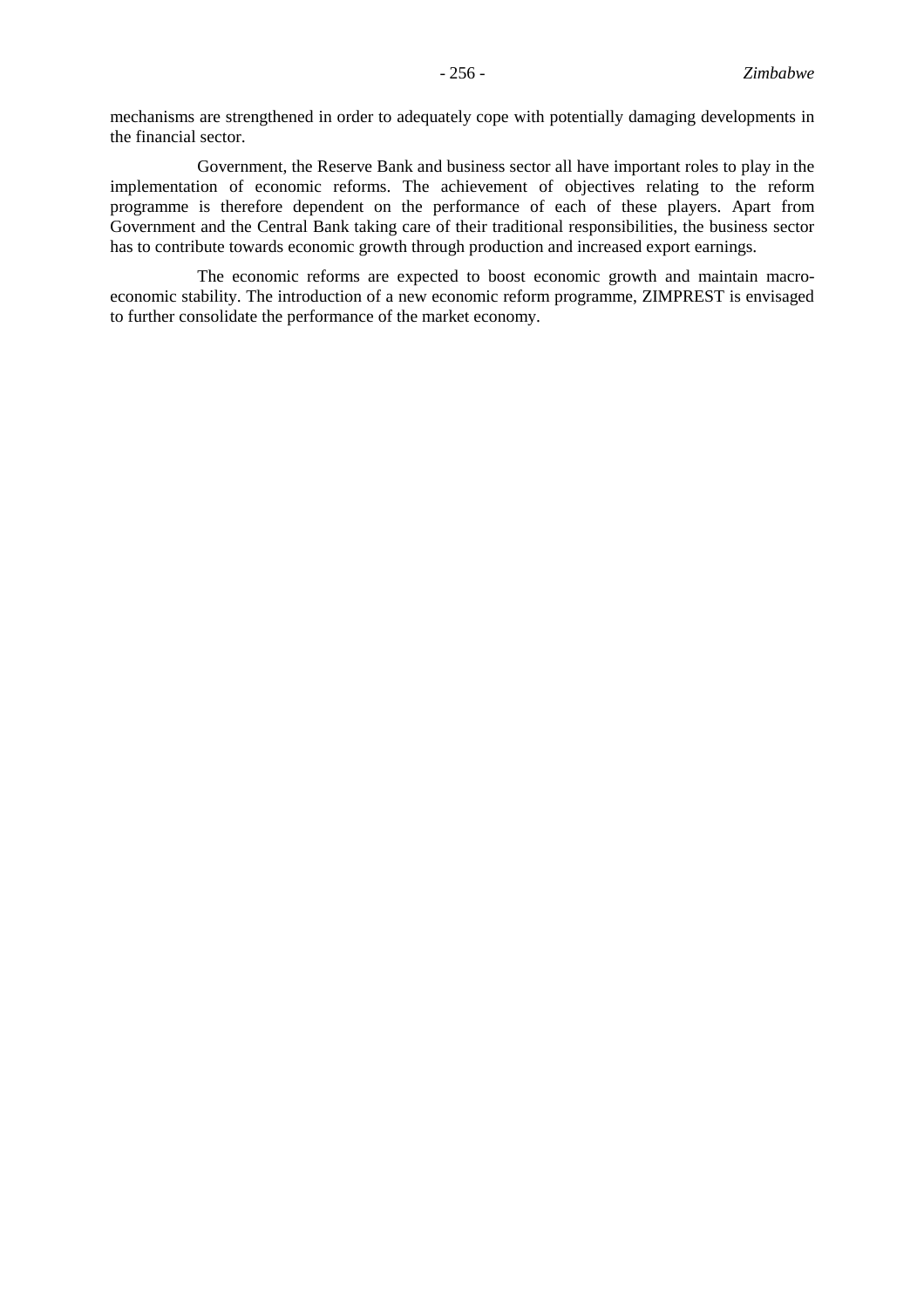## Table 1 **Basic statistical data**

|                                         | 1992   | 1993   | 1994   | 1995   | 1996   |
|-----------------------------------------|--------|--------|--------|--------|--------|
|                                         | 10.40  | 10.80  | 11.20  | 11.50  | 11.90  |
|                                         | 34.40  | 42.50  | 56.40  | 66.60  | 85.60  |
|                                         | 601.00 | 571.00 | 603.00 | 621.00 | 665.00 |
| Exchange rate (domestic vis-à-vis US\$) |        |        |        |        |        |
|                                         | 5.50   | 6.90   | 8.40   | 9.30   | 10.80  |
|                                         | 5.09   | 6.59   | 8.22   | 8.67   | 10.00  |

## Table 2

## **Settlement media used by non-banks**

(in billions of Zimbabwe dollars at year-end, not seasonally adjusted)

|                        | 1992 | 1993 | 1994 | 1995 | 1996 |
|------------------------|------|------|------|------|------|
|                        | 1.0  | 1.3  | 1.4  | 1.8  | 2.3  |
| Transferable deposits: |      |      |      |      |      |
|                        | 2.3  | 4.2  | 5.4  | 8.3  | 10.9 |
|                        |      |      |      |      |      |
|                        |      |      |      |      |      |
|                        | 3.1  | 6.2  | 6.9  | 10.1 | 13.3 |
|                        | 7.2  | 10.3 | 22.2 | 28.8 | 36.8 |

## Table 3

## **Settlement media used by banks** (in billions of Zimbabwe dollars)

|                                             | 1992 | 1993 | 1994 | 1995 | 1996 |
|---------------------------------------------|------|------|------|------|------|
| Reserve balances held at central bank       | 0.9  | 1.1  | 1.8  | 1.5  | 3.4  |
| Transferable deposits at other institutions |      |      |      |      |      |
|                                             |      |      |      |      |      |
|                                             |      |      |      |      |      |
|                                             | 0.9  | 1.1  | 1.8  | 1.5  | 3.4  |
| Institutions' borrowing from central bank   | 0.4  | 0.2  | 0.4  | 1.3  | 1.3  |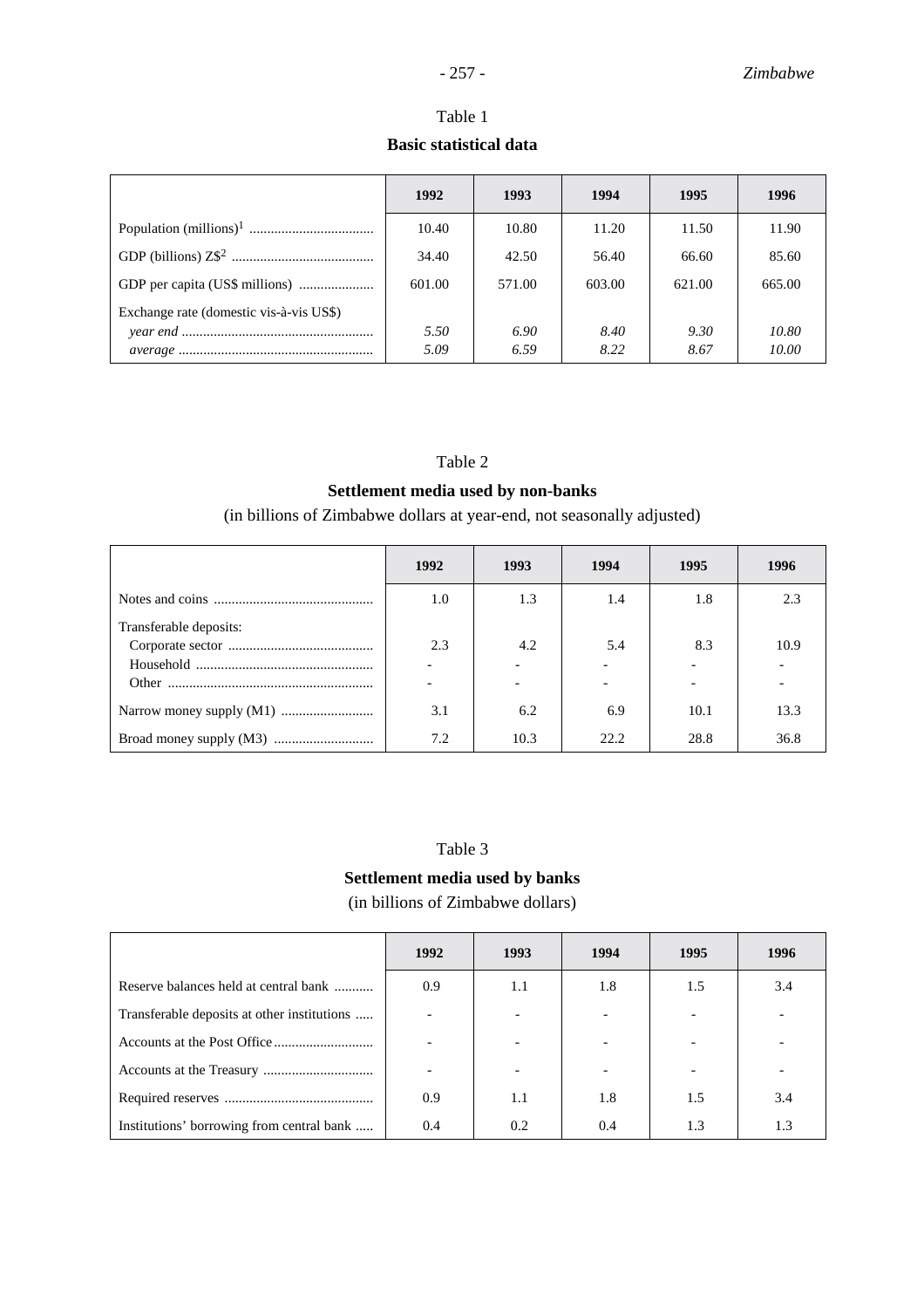## Table 4

## **Banknotes and coins**

(in millions of Zimbabwe dollars)

|                                        | 1992   | 1993                     | 1994    | 1995    | 1996    |
|----------------------------------------|--------|--------------------------|---------|---------|---------|
| Total banknotes and coin outstanding   | 997.17 | 1,346.7                  | 1,720.2 | 2,158.4 | 2,769.7 |
| Banknotes and coin held                | 135.8  | 155.3                    | 287.8   | 407.8   | 427.3   |
| Total banknotes and coin               | 861.3  | 1,191.4                  | 1,432.4 | 1,750.6 | 2,342.4 |
| Banknotes held in overseas territories |        | $\overline{\phantom{0}}$ |         |         |         |

## Table 5

#### **Institutional framework**

(as at end-1996)

| <b>Categories</b>        | Number of<br>institutions | Number of<br><b>branches</b> | Number of<br><b>accounts</b><br>(thousands) | Value of accounts<br>(millions of<br><b>Zimbabwe dollars</b> ) |
|--------------------------|---------------------------|------------------------------|---------------------------------------------|----------------------------------------------------------------|
|                          |                           |                              |                                             | 7.370.0                                                        |
| Commercial banks         |                           | 131                          |                                             | 17,193.6                                                       |
| Merchant banks           |                           |                              |                                             |                                                                |
|                          | 10                        | 11                           |                                             | 4,143.4                                                        |
|                          |                           | 195                          |                                             | 12,259.2                                                       |
| Post Office Savings Bank |                           | 181                          |                                             | 5,738.8                                                        |
|                          | 6                         | 16                           |                                             | 3,145.8                                                        |
|                          |                           |                              |                                             | 2,248.4                                                        |

| Table | <sub>0</sub> |
|-------|--------------|
|-------|--------------|

## **Cash dispensers, ATMs and EFTPOS terminals**

|                                      | 1992 | 1993 | 1994 | 1995 | 1996  |
|--------------------------------------|------|------|------|------|-------|
| Cash dispensers and ATMs:            |      |      |      |      |       |
|                                      |      |      |      |      |       |
|                                      |      |      |      |      | 200   |
| Volume of transactions (in millions) |      |      |      |      | 11.0  |
| Value of transactions (in billions)  |      |      |      |      | 4.0   |
| EFTPOS:                              |      |      |      |      |       |
|                                      |      |      |      |      |       |
|                                      |      |      |      |      | 2,000 |
| Volume of transactions (in millions) |      |      |      |      | 2.0   |
| Value of transactions (in billions)  |      |      |      |      | 0.5   |